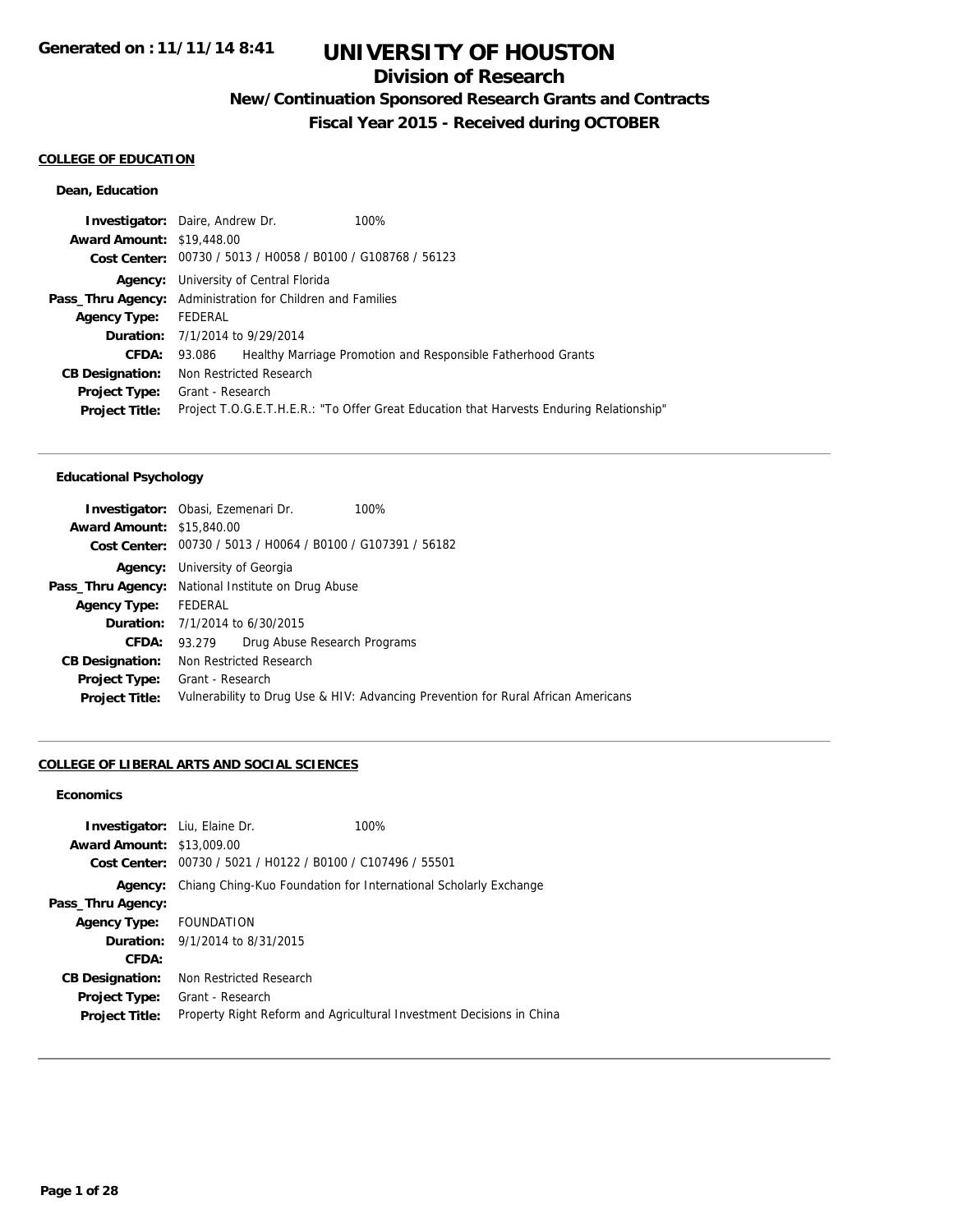## **Division of Research**

## **New/Continuation Sponsored Research Grants and Contracts**

**Fiscal Year 2015 - Received during OCTOBER**

#### **COLLEGE OF LIBERAL ARTS AND SOCIAL SCIENCES**

#### **Health and Human Performance**

|                                   | <b>Investigator:</b> Layne, Charles S. Dr.<br>100%                                                      |
|-----------------------------------|---------------------------------------------------------------------------------------------------------|
| <b>Award Amount: \$153,306.00</b> |                                                                                                         |
|                                   | Cost Center: 00730 / 5043 / H0065 / B0001 / G105751 / 51654                                             |
|                                   | <b>Agency:</b> WYLE Laboratories                                                                        |
|                                   | <b>Pass_Thru Agency:</b> NASA - National Aeronautics and Space Administration - Johnson Space Center    |
| <b>Agency Type:</b>               | FEDERAL                                                                                                 |
|                                   | <b>Duration:</b> 9/1/2012 to 4/30/2015                                                                  |
| <b>CFDA:</b>                      | Aerospace Education Services Program<br>43.001                                                          |
| <b>CB Designation:</b>            | <b>Restricted Research</b>                                                                              |
| <b>Project Type:</b>              | Contract - Research                                                                                     |
| <b>Project Title:</b>             | Enhanced Development of the Office of Scientific Data Review and Dissemination - John Flores-McLaughlin |

|                                   | <b>Investigator:</b> Layne, Charles S. Dr.<br>100%                                                   |
|-----------------------------------|------------------------------------------------------------------------------------------------------|
| <b>Award Amount: \$152,441.00</b> |                                                                                                      |
|                                   | Cost Center: 00730 / 5043 / H0065 / B0001 / G108400 / 55267                                          |
|                                   | <b>Agency:</b> WYLE Laboratories                                                                     |
|                                   | <b>Pass_Thru Agency:</b> NASA - National Aeronautics and Space Administration - Johnson Space Center |
| <b>Agency Type:</b>               | FEDERAL                                                                                              |
|                                   | <b>Duration:</b> 3/1/2014 to 4/30/2015                                                               |
| CFDA:                             | Aerospace Education Services Program<br>43.001                                                       |
| <b>CB Designation:</b>            | <b>Restricted Research</b>                                                                           |
| <b>Project Type:</b>              | Contract - Research                                                                                  |
| <b>Project Title:</b>             | Enhanced Development of the Office of Scientific Data Review and Dissemination - Shona Robin Elgart  |

|                                  | <b>Investigator:</b> Layne, Charles S. Dr.                  | 100% |
|----------------------------------|-------------------------------------------------------------|------|
| <b>Award Amount: \$24,000.00</b> |                                                             |      |
|                                  | Cost Center: 00730 / 5021 / H0065 / B0001 / C105607 / 52435 |      |
|                                  | <b>Agency:</b> Memorial Bone & Joint Research Foundation    |      |
| Pass_Thru Agency:                |                                                             |      |
| Agency Type: FOUNDATION          |                                                             |      |
|                                  | <b>Duration:</b> 1/1/2013 to 8/31/2015                      |      |
| CFDA:                            |                                                             |      |
| <b>CB Designation:</b>           | <b>Restricted Research</b>                                  |      |
| <b>Project Type:</b>             | Grant - Research                                            |      |
| <b>Project Title:</b>            | Quantitative Assessment of Joint Replacement Outcomes       |      |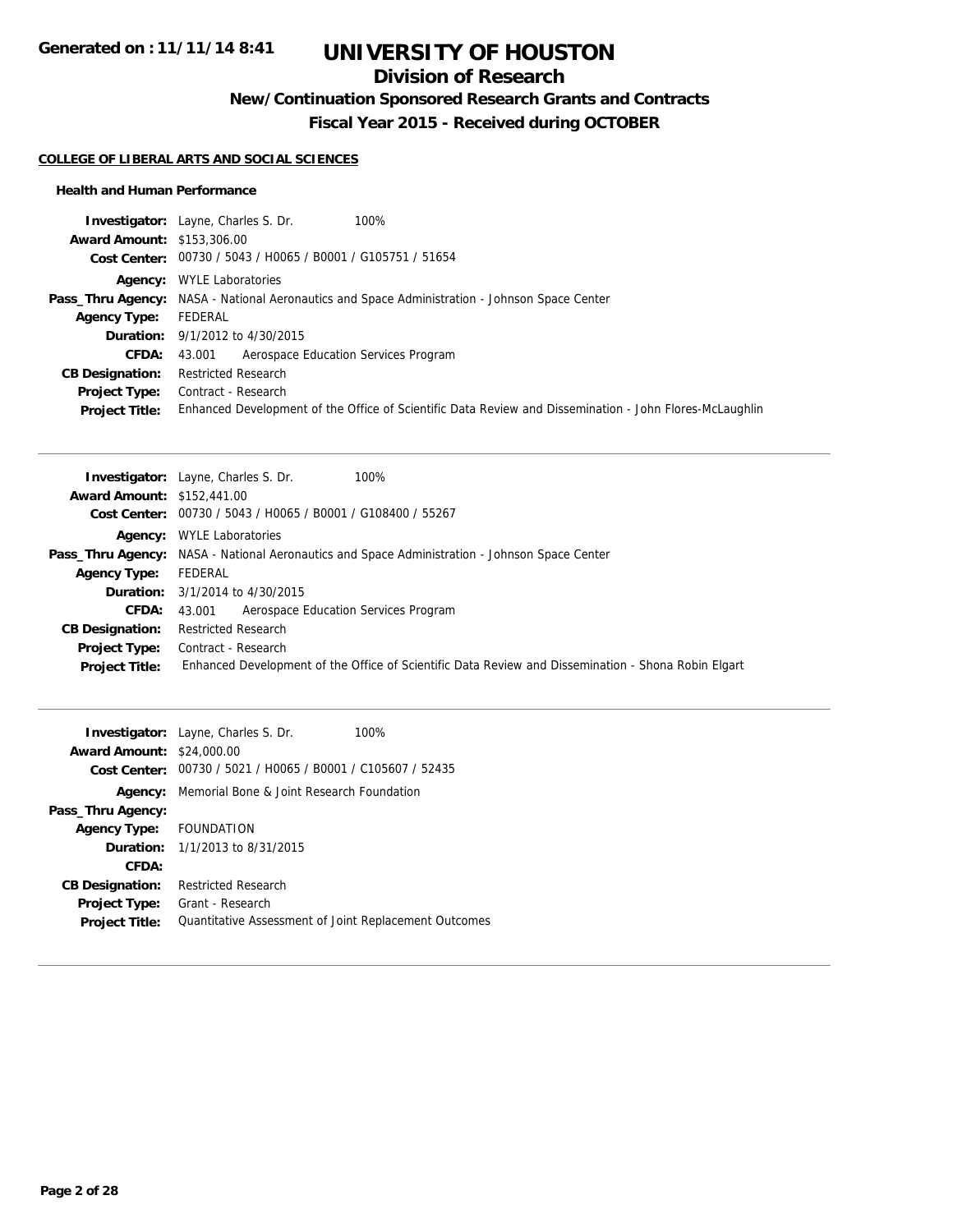## **Division of Research**

## **New/Continuation Sponsored Research Grants and Contracts**

**Fiscal Year 2015 - Received during OCTOBER**

#### **COLLEGE OF LIBERAL ARTS AND SOCIAL SCIENCES**

#### **Health and Human Performance**

| <b>Investigator:</b> Layne, Charles S. Dr.                  |                                                                                                      |
|-------------------------------------------------------------|------------------------------------------------------------------------------------------------------|
| <b>Award Amount: \$94,580.44</b>                            |                                                                                                      |
| Cost Center: 00730 / 5043 / H0065 / B0001 / G105753 / 51656 |                                                                                                      |
| <b>WYLE Laboratories</b><br>Aaencv:                         |                                                                                                      |
|                                                             | <b>Pass_Thru Agency:</b> NASA - National Aeronautics and Space Administration - Johnson Space Center |
| FEDERAL                                                     |                                                                                                      |
| <b>Duration:</b> 9/1/2012 to 4/30/2015                      |                                                                                                      |
| 43.001                                                      |                                                                                                      |
| <b>Restricted Research</b>                                  |                                                                                                      |
| <b>Project Type:</b> Contract - Research                    |                                                                                                      |
|                                                             | Enhanced Development of the Office of Scientific Data Review and Dissemination - Jamie Guined        |
|                                                             | 100%<br>Aerospace Education Services Program                                                         |

| <b>Investigator:</b> Layne, Charles S. Dr.<br>100%                                                   |
|------------------------------------------------------------------------------------------------------|
| <b>Award Amount: \$96,323,36</b>                                                                     |
| Cost Center: 00730 / 5043 / H0065 / B0001 / G105748 / 51652                                          |
| <b>Agency:</b> WYLE Laboratories                                                                     |
| <b>Pass_Thru Agency:</b> NASA - National Aeronautics and Space Administration - Johnson Space Center |
| FEDERAL                                                                                              |
| <b>Duration:</b> 9/1/2012 to 4/30/2015                                                               |
| <b>CFDA:</b> 43.001 Aerospace Education Services Program                                             |
| <b>Restricted Research</b>                                                                           |
| Contract - Research                                                                                  |
| Enhanced Development of the Office of Scientific Data Review and Dissemination - Elizabeth Goetchius |
|                                                                                                      |

|                                   | 100%<br><b>Investigator:</b> Layne, Charles S. Dr.                                                   |
|-----------------------------------|------------------------------------------------------------------------------------------------------|
| <b>Award Amount: \$111,319.00</b> |                                                                                                      |
|                                   | Cost Center: 00730 / 5043 / H0065 / B0001 / G105747 / 51651                                          |
|                                   | <b>Agency:</b> WYLE Laboratories                                                                     |
|                                   | <b>Pass_Thru Agency:</b> NASA - National Aeronautics and Space Administration - Johnson Space Center |
| <b>Agency Type:</b>               | FEDERAL                                                                                              |
|                                   | <b>Duration:</b> 9/1/2012 to 4/30/2015                                                               |
| CFDA:                             | Aerospace Education Services Program<br>43.001                                                       |
| <b>CB Designation:</b>            | Restricted Research                                                                                  |
| <b>Project Type:</b>              | Contract - Research                                                                                  |
| <b>Project Title:</b>             | Enhanced Development of the Office of Scientific Data Review and Dissemination - Roxanne Buxton      |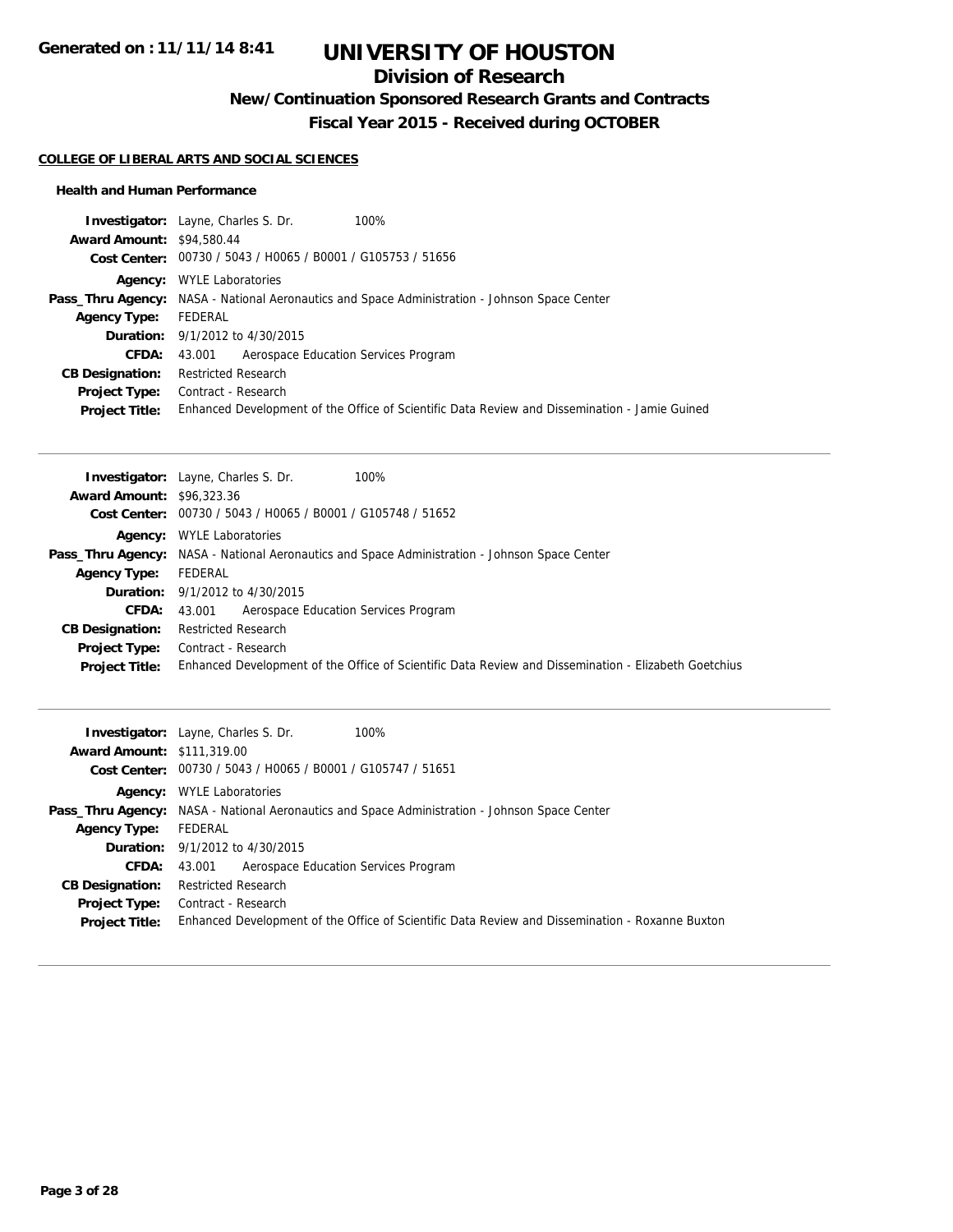## **Division of Research**

**New/Continuation Sponsored Research Grants and Contracts**

**Fiscal Year 2015 - Received during OCTOBER**

#### **COLLEGE OF LIBERAL ARTS AND SOCIAL SCIENCES**

#### **Health and Human Performance**

|                                   | <b>Investigator:</b> Layne, Charles S. Dr.<br>100%                                                   |
|-----------------------------------|------------------------------------------------------------------------------------------------------|
| <b>Award Amount: \$125,729.80</b> |                                                                                                      |
|                                   | Cost Center: 00730 / 5043 / H0065 / B0001 / G105749 / 51653                                          |
|                                   | <b>Agency:</b> WYLE Laboratories                                                                     |
|                                   | <b>Pass_Thru Agency:</b> NASA - National Aeronautics and Space Administration - Johnson Space Center |
| <b>Agency Type:</b>               | FEDERAL                                                                                              |
|                                   | <b>Duration:</b> 9/1/2012 to 4/30/2015                                                               |
| <b>CFDA:</b>                      | 43.001 Aerospace Education Services Program                                                          |
| <b>CB Designation:</b>            | Restricted Research                                                                                  |
| <b>Project Type:</b>              | Contract - Research                                                                                  |
| <b>Project Title:</b>             | Enhanced Development of the Office of Scientific Data Review and Dissemination - Meghan Everett      |

| <b>Investigator:</b> Layne, Charles S. Dr.<br>100%                                                   |  |  |
|------------------------------------------------------------------------------------------------------|--|--|
| <b>Award Amount: \$49,959.00</b>                                                                     |  |  |
| Cost Center: 00730 / 5043 / H0065 / B0001 / G105759 / 51663                                          |  |  |
| <b>WYLE Laboratories</b><br>Agency:                                                                  |  |  |
| <b>Pass_Thru Agency:</b> NASA - National Aeronautics and Space Administration - Johnson Space Center |  |  |
| FEDERAL                                                                                              |  |  |
| <b>Duration:</b> 9/1/2012 to 4/30/2015                                                               |  |  |
| Aerospace Education Services Program<br>43.001                                                       |  |  |
| <b>Restricted Research</b>                                                                           |  |  |
| <b>Project Type:</b> Contract - Research                                                             |  |  |
| Enhanced Development of the Office of Scientific Data Review and Dissemination - Mitzi Laughlin      |  |  |
|                                                                                                      |  |  |

#### **Psychology**

|                                  | <b>Investigator:</b> Carlson, Coleen Dr.                                | 20% |  |
|----------------------------------|-------------------------------------------------------------------------|-----|--|
| <b>Award Amount: \$50,838.40</b> |                                                                         |     |  |
|                                  | Cost Center: 00730 / 5013 / H0288 / B0001 / G106043 / 54163             |     |  |
|                                  | <b>Agency:</b> University of Missouri                                   |     |  |
|                                  | Pass_Thru Agency: National Institutes of Health                         |     |  |
| <b>Agency Type:</b>              | FEDERAL                                                                 |     |  |
|                                  | <b>Duration:</b> 9/13/2013 to 7/31/2015                                 |     |  |
| CFDA:                            | 93.242 Mental Health Research Grants                                    |     |  |
| <b>CB Designation:</b>           | Restricted Research                                                     |     |  |
|                                  | <b>Project Type:</b> Grant - Research                                   |     |  |
| <b>Project Title:</b>            | The Autism Impact Measure: A New Tool for Treatment Outcome Measurement |     |  |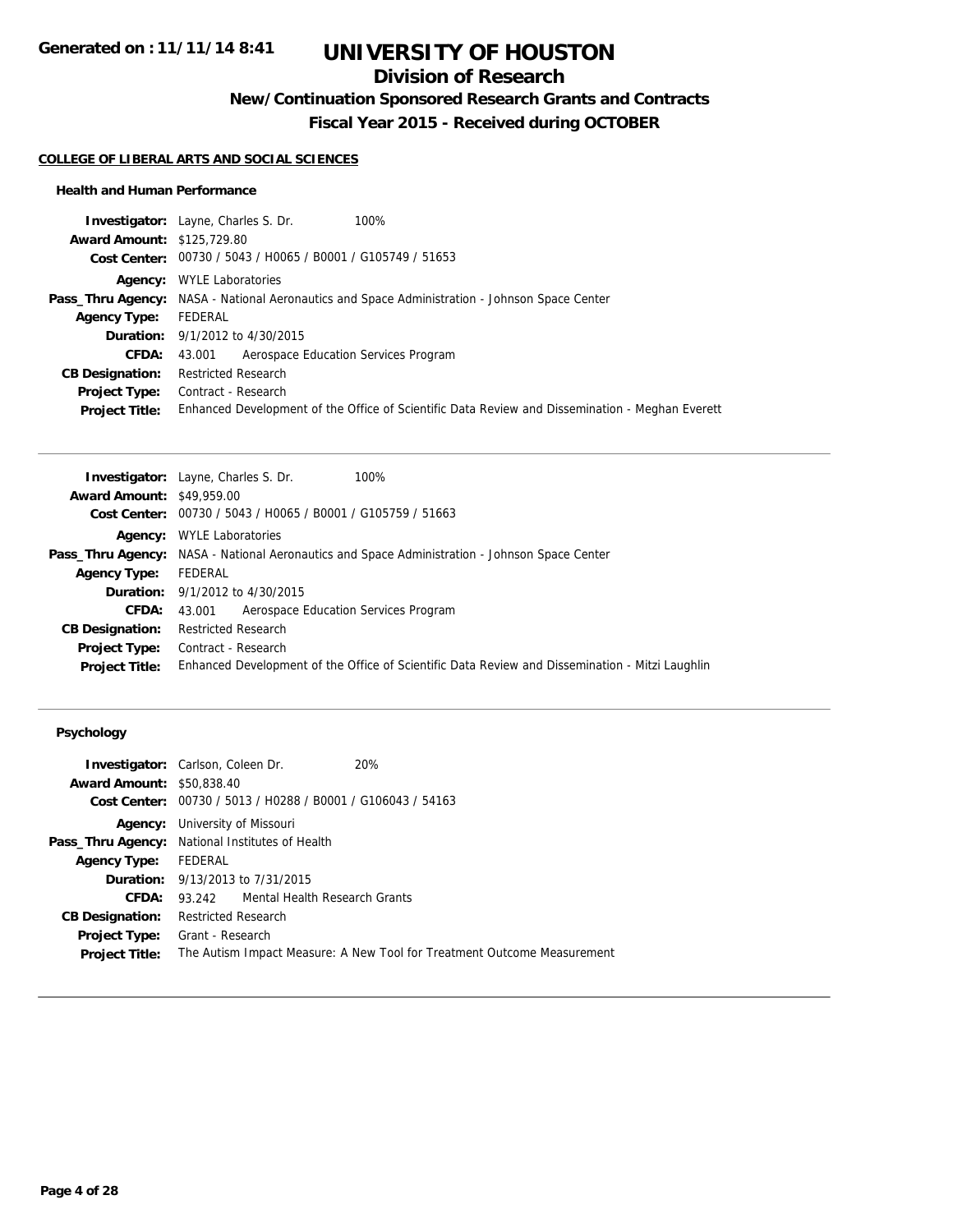## **Division of Research**

## **New/Continuation Sponsored Research Grants and Contracts**

**Fiscal Year 2015 - Received during OCTOBER**

### **COLLEGE OF LIBERAL ARTS AND SOCIAL SCIENCES**

### **Psychology**

| <b>Investigator:</b> Zvolensky, Michael Dr.               |                                                             |                                           | 100%                                                                       |
|-----------------------------------------------------------|-------------------------------------------------------------|-------------------------------------------|----------------------------------------------------------------------------|
| <b>Award Amount: \$49,209.00</b>                          |                                                             |                                           |                                                                            |
|                                                           | Cost Center: 00730 / 5013 / H0125 / B0001 / G103860 / 52424 |                                           |                                                                            |
|                                                           |                                                             | <b>Agency:</b> Louisiana State University |                                                                            |
| <b>Pass_Thru Agency:</b> National Institute on Drug Abuse |                                                             |                                           |                                                                            |
| <b>Agency Type:</b>                                       | FEDERAL                                                     |                                           |                                                                            |
|                                                           |                                                             | <b>Duration:</b> 9/15/2012 to 7/31/2015   |                                                                            |
| <b>CFDA:</b>                                              | 93.279                                                      | Drug Abuse Research Programs              |                                                                            |
| <b>CB Designation:</b>                                    | Restricted Research                                         |                                           |                                                                            |
| <b>Project Type:</b>                                      | Grant - Research                                            |                                           |                                                                            |
| <b>Project Title:</b>                                     |                                                             |                                           | Integrated CBT for Cannabis Dependence with Co-Occurring Anxiety Disorders |
|                                                           |                                                             |                                           |                                                                            |

|                                 | <b>Investigator:</b> Fletcher, Jack Dr.<br>20%                                           |
|---------------------------------|------------------------------------------------------------------------------------------|
| <b>Award Amount: \$7,857,00</b> |                                                                                          |
| <b>Cost Center:</b>             | 00730 / 5013 / H0288 / B0001 / G108659 / 55616                                           |
|                                 | <b>Agency:</b> George Washington University                                              |
| Pass_Thru Agency:               | National Institute of Child Health and Human Development                                 |
| <b>Agency Type:</b>             | FEDERAL                                                                                  |
|                                 | <b>Duration:</b> $7/1/2014$ to $6/30/2015$                                               |
| CFDA:                           | Center for Research for Mothers and Children<br>93.865                                   |
| <b>CB Designation:</b>          | Restricted Research                                                                      |
| <b>Project Type:</b>            | Grant - Research                                                                         |
| <b>Project Title:</b>           | A Follow-up of Children Enrolled in the Management of Myelomening ocele Study 14-UHTX-15 |

| <b>Award Amount: \$11,299.00</b> | <b>Investigator:</b> Massman, Paul Dr.<br>Cost Center: 00730 / 5021 / H0125 / B0100 / G108953 / 56138 | 100%                                                                  |
|----------------------------------|-------------------------------------------------------------------------------------------------------|-----------------------------------------------------------------------|
|                                  | <b>Agency:</b> The Methodist Hospital                                                                 |                                                                       |
| Pass_Thru Agency:                |                                                                                                       |                                                                       |
| <b>Agency Type:</b>              | NON PROFIT                                                                                            |                                                                       |
|                                  | <b>Duration:</b> 9/1/2014 to 8/31/2015                                                                |                                                                       |
| CFDA:                            |                                                                                                       |                                                                       |
| <b>CB Designation:</b>           | Non Restricted Research                                                                               |                                                                       |
| <b>Project Type:</b>             | Grant - Research                                                                                      |                                                                       |
| <b>Project Title:</b>            |                                                                                                       | Clinical Neuropsychology Training-The Methodist Hospital-Dulay/Podell |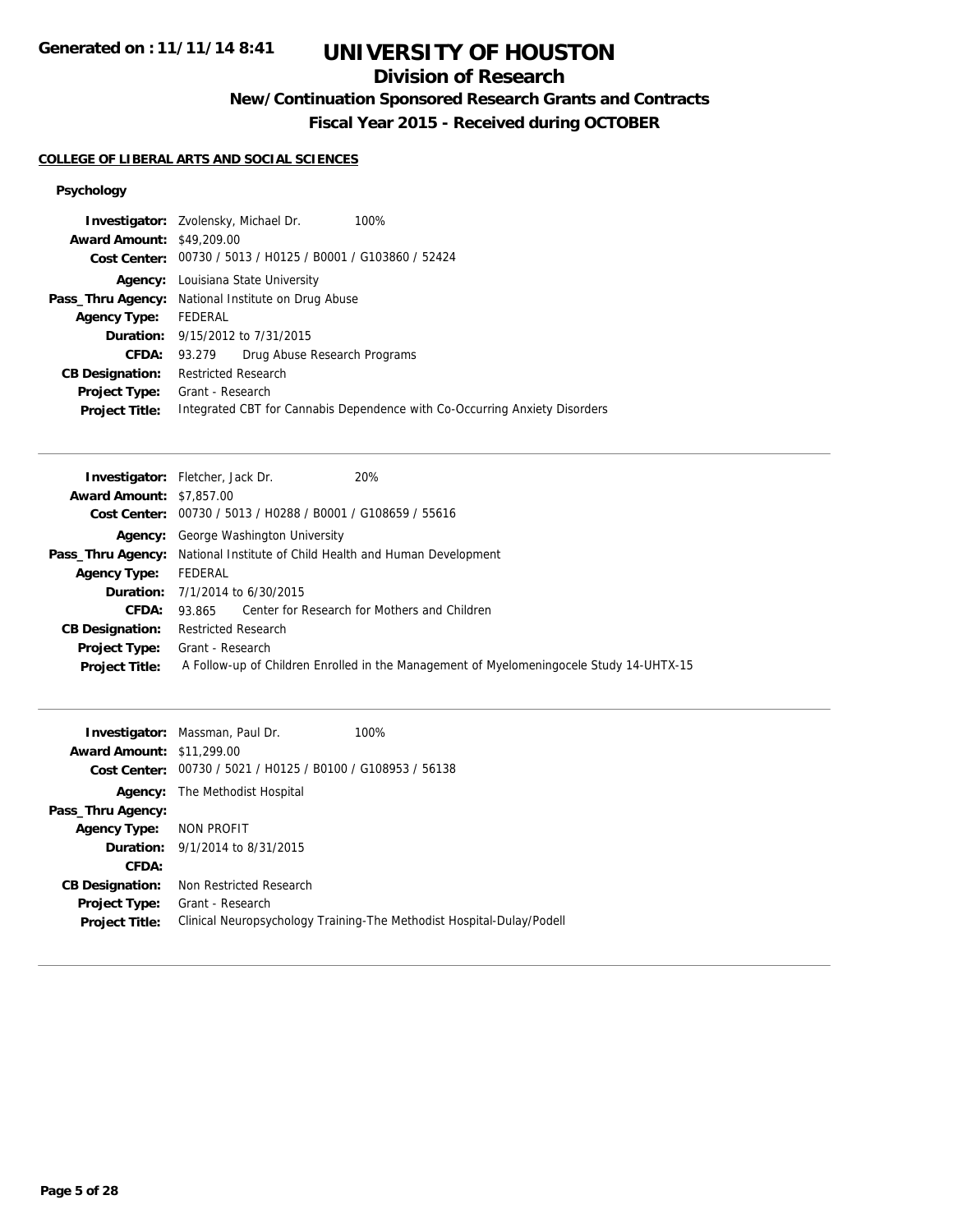## **Division of Research**

**New/Continuation Sponsored Research Grants and Contracts**

**Fiscal Year 2015 - Received during OCTOBER**

#### **COLLEGE OF LIBERAL ARTS AND SOCIAL SCIENCES**

## **Psychology**

| <b>Investigator:</b> Fletcher, Jack Dr.        |                            |                                        | 30%                                                         |  |
|------------------------------------------------|----------------------------|----------------------------------------|-------------------------------------------------------------|--|
| <b>Award Amount: \$90,000.00</b>               |                            |                                        |                                                             |  |
|                                                |                            |                                        | Cost Center: 00730 / 5014 / H0288 / B0001 / G108974 / 56176 |  |
|                                                |                            | <b>Agency:</b> Texas Education Agency  |                                                             |  |
| Pass_Thru Agency: U.S. Department of Education |                            |                                        |                                                             |  |
| Agency Type: FEDERAL                           |                            |                                        |                                                             |  |
|                                                |                            | <b>Duration:</b> 9/1/2014 to 8/31/2015 |                                                             |  |
| CFDA:                                          | 84.027                     |                                        | Special Education Grants to States                          |  |
| <b>CB Designation:</b>                         | <b>Restricted Research</b> |                                        |                                                             |  |
| <b>Project Type:</b>                           | Grant - Research           |                                        |                                                             |  |
| <b>Project Title:</b>                          |                            |                                        | Texas Center for Learning Disabilities Intervention Project |  |
|                                                |                            |                                        |                                                             |  |

|                                 | <b>Investigator:</b> Barr, Christopher Dr.<br>20%                                                              |
|---------------------------------|----------------------------------------------------------------------------------------------------------------|
| <b>Award Amount: \$3,532.20</b> |                                                                                                                |
|                                 | Cost Center: 00730 / 5013 / H0288 / B0001 / G104249 / 51746                                                    |
|                                 | <b>Agency:</b> Georgia State University                                                                        |
|                                 | <b>Pass_Thru Agency:</b> Institute of Educational Sciences                                                     |
| <b>Agency Type:</b>             | FEDERAL                                                                                                        |
|                                 | <b>Duration:</b> 9/17/2012 to 8/31/2015                                                                        |
| <b>CFDA:</b>                    | National Institute on Student Achievement, Curriculum and Assessment<br>84.305                                 |
| <b>CB Designation:</b>          | <b>Restricted Research</b>                                                                                     |
| <b>Project Type:</b>            | Grant - Research                                                                                               |
| <b>Project Title:</b>           | Developing instructional approaches suited to the cognitive and motivational needs of struggling adult readers |

#### **COLLEGE OF NATURAL SCIENCES AND MATHEMATICS**

#### **Biology/Biochemistry**

| <b>Award Amount: \$115,907.50</b>              | <b>Investigator:</b> Wang, Degeng Dr.  | 50%<br>Cost Center: 00730 / 5015 / H0104 / B0001 / G109041 / 56139 |
|------------------------------------------------|----------------------------------------|--------------------------------------------------------------------|
| Agency:                                        |                                        | University of Texas Health Science Center at San Antonio           |
| Pass_Thru Agency: National Library of Medicine |                                        |                                                                    |
|                                                |                                        |                                                                    |
| <b>Agency Type:</b>                            | FEDERAL                                |                                                                    |
|                                                | <b>Duration:</b> 9/1/2014 to 8/31/2015 |                                                                    |
| <b>CFDA:</b>                                   | 93.879                                 | Medical Library Assistance                                         |
| <b>CB Designation:</b>                         | <b>Restricted Research</b>             |                                                                    |
| <b>Project Type:</b>                           | Grant - Research                       |                                                                    |
| <b>Project Title:</b>                          |                                        | Genomic Basis of Biochemical Network Topology                      |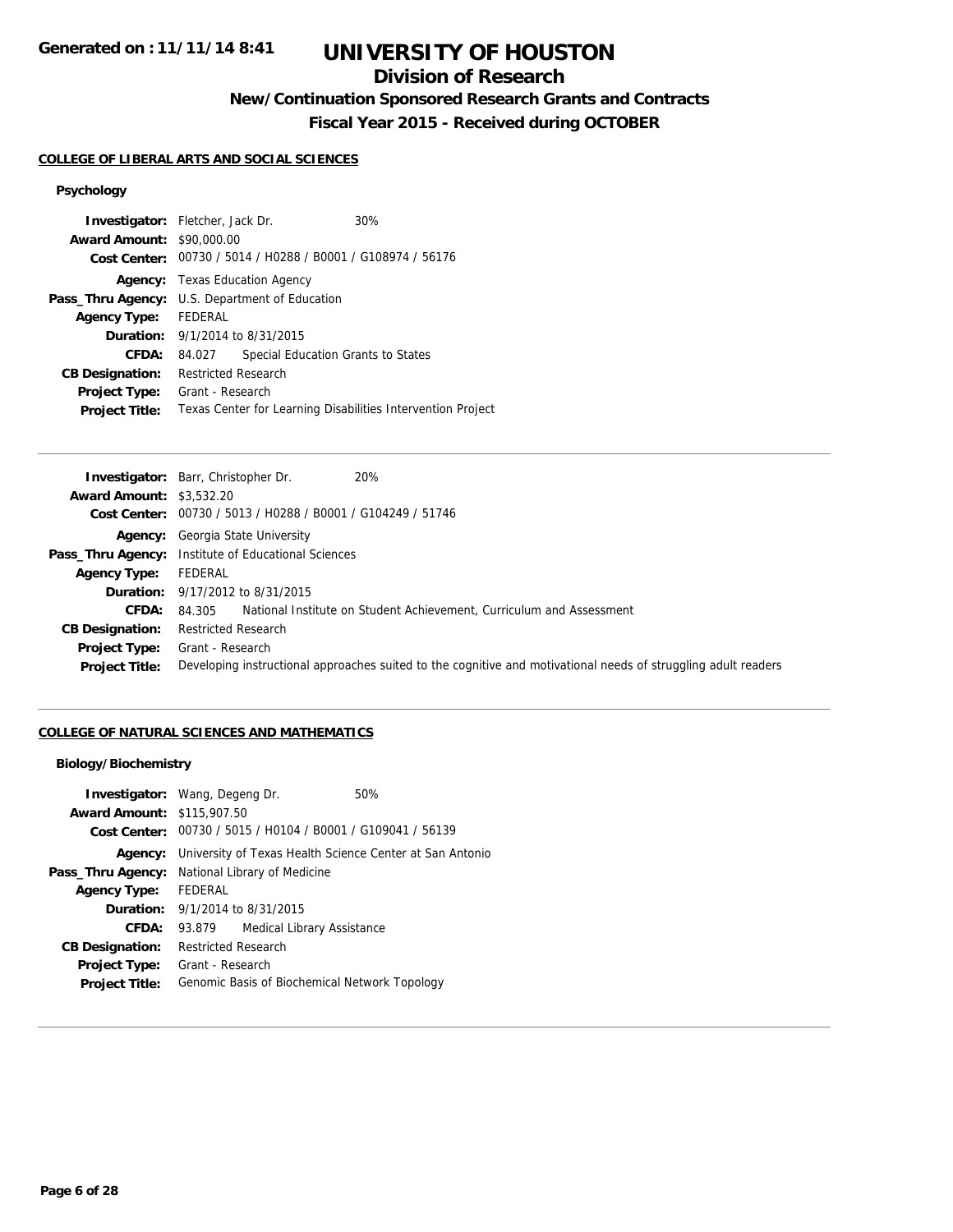## **Division of Research**

**New/Continuation Sponsored Research Grants and Contracts**

**Fiscal Year 2015 - Received during OCTOBER**

#### **COLLEGE OF NATURAL SCIENCES AND MATHEMATICS**

#### **Biology/Biochemistry**

|                                 | <b>Investigator:</b> Garbey, Marc Dr.<br>100%                                                                                                       |
|---------------------------------|-----------------------------------------------------------------------------------------------------------------------------------------------------|
| <b>Award Amount: \$1,785.01</b> |                                                                                                                                                     |
|                                 | Cost Center: 00730 / 5021 / H0104 / B0001 / G108193 / 54853                                                                                         |
|                                 | <b>Agency:</b> Methodist Hospital Research Institute                                                                                                |
| Pass_Thru Agency:               |                                                                                                                                                     |
| <b>Agency Type:</b>             | NON PROFIT                                                                                                                                          |
|                                 | <b>Duration:</b> $3/1/2014$ to $8/31/2014$                                                                                                          |
| CFDA:                           |                                                                                                                                                     |
| <b>CB Designation:</b>          | <b>Restricted Research</b>                                                                                                                          |
| <b>Project Type:</b>            | Grant - Research                                                                                                                                    |
| <b>Project Title:</b>           | Image and Computational Modeling of Breast Conserving Therapy; PhD Graduate Student, Remi Salmon, Salary and<br>Fringe, Sept 1, 2010 - Aug 31, 2011 |

|                                  | <b>Investigator:</b> Briggs, James M. Dr.<br>17%                           |  |  |
|----------------------------------|----------------------------------------------------------------------------|--|--|
| <b>Award Amount: \$20,125.62</b> |                                                                            |  |  |
|                                  | Cost Center: 00730 / 5015 / H0107 / B0001 / G101701 / 47739                |  |  |
|                                  | <b>Agency:</b> University of Texas Medical Branch at Galveston             |  |  |
|                                  | <b>Pass_Thru Agency:</b> National Institute on Drug Abuse                  |  |  |
| <b>Agency Type:</b>              | FEDERAL                                                                    |  |  |
|                                  | <b>Duration:</b> 9/30/2010 to 8/31/2015                                    |  |  |
| <b>CFDA:</b>                     | Drug Abuse Research Programs<br>93.279                                     |  |  |
| <b>CB Designation:</b>           | <b>Restricted Research</b>                                                 |  |  |
|                                  | <b>Project Type:</b> Grant - Research                                      |  |  |
| <b>Project Title:</b>            | The 5-HT2cR Protein Complex: Mining a New Therapeutic Target for Addiction |  |  |
|                                  |                                                                            |  |  |

#### **Chemistry**

| <b>Investigator:</b> Gilbertson, Scott Dr. | 83%                                                                                                                           |                                                                                                                                                                                                                                                                                           |
|--------------------------------------------|-------------------------------------------------------------------------------------------------------------------------------|-------------------------------------------------------------------------------------------------------------------------------------------------------------------------------------------------------------------------------------------------------------------------------------------|
|                                            |                                                                                                                               |                                                                                                                                                                                                                                                                                           |
|                                            |                                                                                                                               |                                                                                                                                                                                                                                                                                           |
|                                            |                                                                                                                               |                                                                                                                                                                                                                                                                                           |
|                                            |                                                                                                                               |                                                                                                                                                                                                                                                                                           |
|                                            |                                                                                                                               |                                                                                                                                                                                                                                                                                           |
| <b>FEDERAL</b>                             |                                                                                                                               |                                                                                                                                                                                                                                                                                           |
|                                            |                                                                                                                               |                                                                                                                                                                                                                                                                                           |
| 93.279                                     |                                                                                                                               |                                                                                                                                                                                                                                                                                           |
|                                            |                                                                                                                               |                                                                                                                                                                                                                                                                                           |
|                                            |                                                                                                                               |                                                                                                                                                                                                                                                                                           |
|                                            |                                                                                                                               |                                                                                                                                                                                                                                                                                           |
|                                            | <b>Award Amount: \$98,260.38</b><br><b>Duration:</b> 9/30/2010 to 8/31/2015<br><b>Restricted Research</b><br>Grant - Research | Cost Center: 00730 / 5015 / H0107 / B0001 / G101701 / 47739<br>University of Texas Medical Branch at Galveston<br><b>Pass_Thru Agency:</b> National Institute on Drug Abuse<br>Drug Abuse Research Programs<br>The 5-HT2cR Protein Complex: Mining a New Therapeutic Target for Addiction |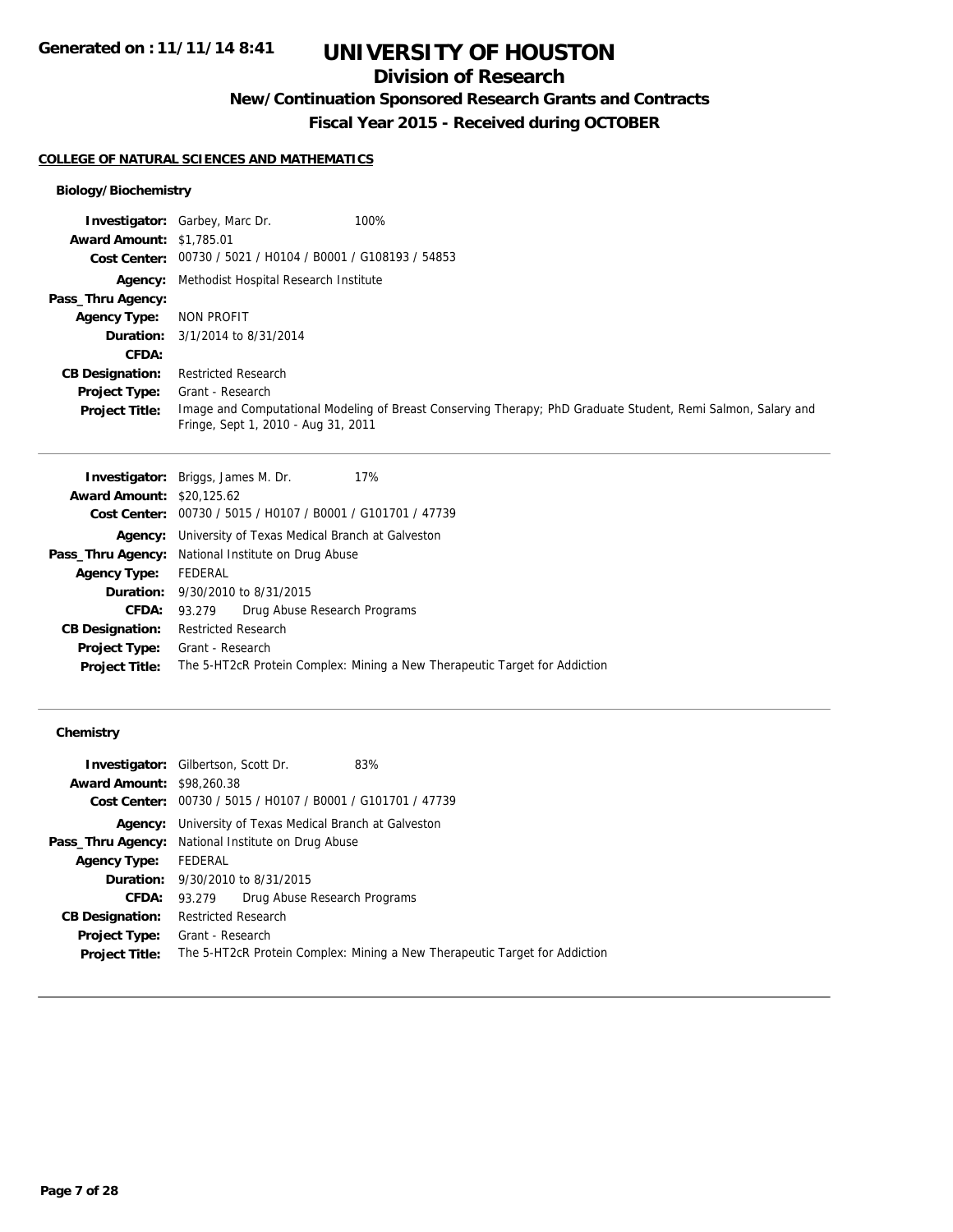## **Division of Research**

## **New/Continuation Sponsored Research Grants and Contracts**

**Fiscal Year 2015 - Received during OCTOBER**

#### **COLLEGE OF NATURAL SCIENCES AND MATHEMATICS**

### **Chemistry**

| <b>Award Amount: \$19,362.80</b><br>Cost Center: 00730 / 5045 / H0567 / B0001 / G108266 / 56286<br><b>Agency:</b> Texas A&M University<br>Pass_Thru Agency: U.S. Department of the Interior - Bureau of Ocean Energy Management, Regulation and Enforcement<br>FEDERAL<br><b>Agency Type:</b><br><b>Duration:</b> 1/1/2014 to 12/31/2014<br>CFDA:<br>15.441<br><b>Restricted Research</b><br><b>CB Designation:</b><br>Contract - Research<br><b>Project Type:</b><br>Operation and Maintenance of the Ocean Energy Safety Institute (OESI)<br><b>Project Title:</b> | 20%<br><b>Investigator:</b> Lee, T. Randall Dr.                                                        |
|----------------------------------------------------------------------------------------------------------------------------------------------------------------------------------------------------------------------------------------------------------------------------------------------------------------------------------------------------------------------------------------------------------------------------------------------------------------------------------------------------------------------------------------------------------------------|--------------------------------------------------------------------------------------------------------|
|                                                                                                                                                                                                                                                                                                                                                                                                                                                                                                                                                                      |                                                                                                        |
|                                                                                                                                                                                                                                                                                                                                                                                                                                                                                                                                                                      |                                                                                                        |
|                                                                                                                                                                                                                                                                                                                                                                                                                                                                                                                                                                      |                                                                                                        |
|                                                                                                                                                                                                                                                                                                                                                                                                                                                                                                                                                                      |                                                                                                        |
|                                                                                                                                                                                                                                                                                                                                                                                                                                                                                                                                                                      |                                                                                                        |
|                                                                                                                                                                                                                                                                                                                                                                                                                                                                                                                                                                      |                                                                                                        |
|                                                                                                                                                                                                                                                                                                                                                                                                                                                                                                                                                                      | Safety & Environmental Enforcement Research & Data Collection for Offshore Energy & Mineral Activities |
|                                                                                                                                                                                                                                                                                                                                                                                                                                                                                                                                                                      |                                                                                                        |
|                                                                                                                                                                                                                                                                                                                                                                                                                                                                                                                                                                      |                                                                                                        |
|                                                                                                                                                                                                                                                                                                                                                                                                                                                                                                                                                                      |                                                                                                        |

#### **Computer Science**

|                                 | <b>Investigator:</b> Pavlidis, Ioannis Dr.                     | 50%                                                                                      |
|---------------------------------|----------------------------------------------------------------|------------------------------------------------------------------------------------------|
| <b>Award Amount: \$9,772.00</b> |                                                                |                                                                                          |
|                                 | Cost Center: 00730 / 5016 / H0288 / B0001 / G108989 / 56097    |                                                                                          |
|                                 | <b>Agency:</b> University of Texas Medical Branch at Galveston |                                                                                          |
| Pass_Thru Agency:               |                                                                |                                                                                          |
| Agency Type: STATE              |                                                                |                                                                                          |
|                                 | <b>Duration:</b> 9/1/2014 to 5/31/2015                         |                                                                                          |
| CFDA:                           |                                                                |                                                                                          |
| <b>CB Designation:</b>          | <b>Restricted Research</b>                                     |                                                                                          |
| <b>Project Type:</b>            | Grant - Research                                               |                                                                                          |
| <b>Project Title:</b>           |                                                                | Bridging genetic and phenotypic methods in human studies (Grad Student: Levent Albayrak) |

| <b>Award Amount: \$122,290.25</b> | 25%<br><b>Investigator:</b> Shi, Weidong Dr.<br>Cost Center: 00730 / 5043 / H0108 / B0001 / G108669 / 56111                                            |
|-----------------------------------|--------------------------------------------------------------------------------------------------------------------------------------------------------|
|                                   | <b>Agency:</b> U.S. Department of Homeland Security                                                                                                    |
| Pass_Thru Agency:                 |                                                                                                                                                        |
| <b>Agency Type:</b>               | FEDERAL                                                                                                                                                |
|                                   | <b>Duration:</b> 9/19/2014 to 6/18/2015                                                                                                                |
| <b>CFDA:</b>                      | Computer and Information Science and Engineering (CISE)<br>47.070                                                                                      |
| <b>CB Designation:</b>            | <b>Restricted Research</b>                                                                                                                             |
| <b>Project Type:</b>              | Contract - Research                                                                                                                                    |
| <b>Project Title:</b>             | Networking and Computational Infrastructure For Collecting and Interpreting Sensor data with Respect to<br>Aerosolized Chemical and Biological Threats |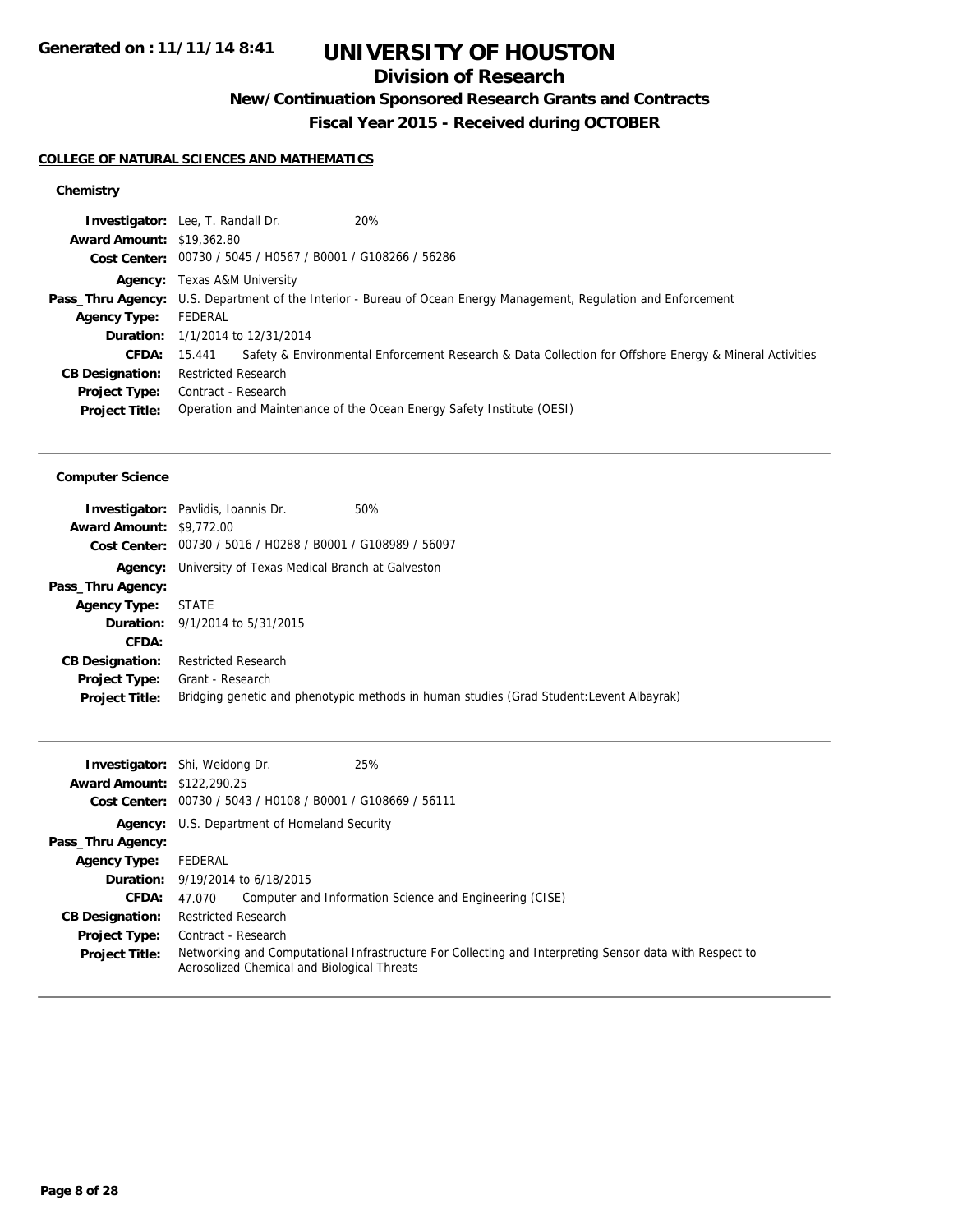## **Division of Research**

### **New/Continuation Sponsored Research Grants and Contracts**

**Fiscal Year 2015 - Received during OCTOBER**

#### **COLLEGE OF NATURAL SCIENCES AND MATHEMATICS**

#### **Computer Science**

|                                   | 25%<br><b>Investigator:</b> Eick, Christoph F. Dr.                                                                                                     |
|-----------------------------------|--------------------------------------------------------------------------------------------------------------------------------------------------------|
| <b>Award Amount: \$122,290.25</b> |                                                                                                                                                        |
|                                   | Cost Center: 00730 / 5043 / H0108 / B0001 / G108669 / 56111                                                                                            |
|                                   | <b>Agency:</b> U.S. Department of Homeland Security                                                                                                    |
| Pass_Thru Agency:                 |                                                                                                                                                        |
| <b>Agency Type:</b>               | FEDERAL                                                                                                                                                |
|                                   | <b>Duration:</b> 9/19/2014 to 6/18/2015                                                                                                                |
| <b>CFDA:</b>                      | Computer and Information Science and Engineering (CISE)<br>47.070                                                                                      |
| <b>CB Designation:</b>            | <b>Restricted Research</b>                                                                                                                             |
| <b>Project Type:</b>              | Contract - Research                                                                                                                                    |
| <b>Project Title:</b>             | Networking and Computational Infrastructure For Collecting and Interpreting Sensor data with Respect to<br>Aerosolized Chemical and Biological Threats |

|                                   | 25%<br><b>Investigator:</b> Gnawali, Omprakash Dr.                                                                                                     |
|-----------------------------------|--------------------------------------------------------------------------------------------------------------------------------------------------------|
| <b>Award Amount: \$122,290.25</b> |                                                                                                                                                        |
|                                   | Cost Center: 00730 / 5043 / H0108 / B0001 / G108669 / 56111                                                                                            |
|                                   | <b>Agency:</b> U.S. Department of Homeland Security                                                                                                    |
| Pass_Thru Agency:                 |                                                                                                                                                        |
| <b>Agency Type:</b>               | FEDERAL                                                                                                                                                |
|                                   | <b>Duration:</b> 9/19/2014 to 6/18/2015                                                                                                                |
| <b>CFDA:</b>                      | Computer and Information Science and Engineering (CISE)<br>47.070                                                                                      |
| <b>CB Designation:</b>            | <b>Restricted Research</b>                                                                                                                             |
| <b>Project Type:</b>              | Contract - Research                                                                                                                                    |
| <b>Project Title:</b>             | Networking and Computational Infrastructure For Collecting and Interpreting Sensor data with Respect to<br>Aerosolized Chemical and Biological Threats |

#### **Dean, Natural Sciences and Mathematics**

| <b>Investigator:</b> Wells, Dan E. Dr.        |                            |                                                             | 50%                                                                       |
|-----------------------------------------------|----------------------------|-------------------------------------------------------------|---------------------------------------------------------------------------|
| <b>Award Amount: \$39,719.50</b>              |                            |                                                             |                                                                           |
|                                               |                            | Cost Center: 00730 / 5015 / H0102 / B0001 / G107891 / 56315 |                                                                           |
|                                               |                            | <b>Agency:</b> Texas Southern University                    |                                                                           |
| Pass_Thru Agency: National Science Foundation |                            |                                                             |                                                                           |
| <b>Agency Type:</b>                           | FEDERAL                    |                                                             |                                                                           |
|                                               |                            | <b>Duration:</b> 9/1/2014 to 8/31/2015                      |                                                                           |
| CFDA:                                         | 47.076                     | Education and Human Resources                               |                                                                           |
| <b>CB Designation:</b>                        | <b>Restricted Research</b> |                                                             |                                                                           |
| <b>Project Type:</b>                          |                            | Co-Op Agreement - Research                                  |                                                                           |
| <b>Project Title:</b>                         |                            |                                                             | Houston-Louis Stokes Alliance for Minority Participation: Senior Alliance |
|                                               |                            |                                                             |                                                                           |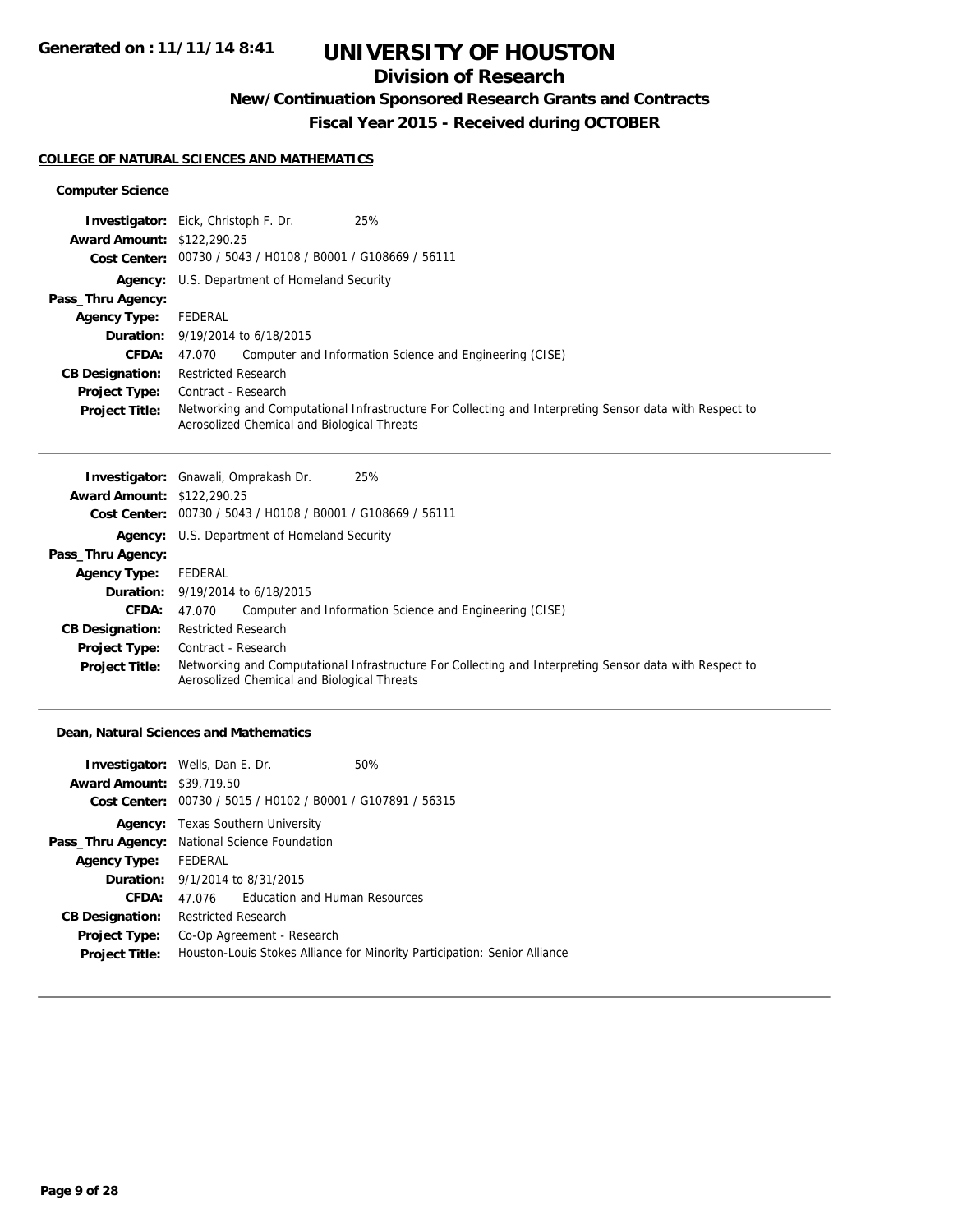## **Division of Research**

**New/Continuation Sponsored Research Grants and Contracts**

**Fiscal Year 2015 - Received during OCTOBER**

#### **COLLEGE OF NATURAL SCIENCES AND MATHEMATICS**

#### **Dean, Natural Sciences and Mathematics**

|                                               | <b>Investigator:</b> Hardy, John Dr.     | 50%                                                                       |
|-----------------------------------------------|------------------------------------------|---------------------------------------------------------------------------|
| <b>Award Amount: \$39,719.50</b>              |                                          |                                                                           |
|                                               |                                          | Cost Center: 00730 / 5015 / H0102 / B0001 / G107891 / 56315               |
|                                               | <b>Agency:</b> Texas Southern University |                                                                           |
| Pass_Thru Agency: National Science Foundation |                                          |                                                                           |
| Agency Type: FEDERAL                          |                                          |                                                                           |
|                                               | <b>Duration:</b> 9/1/2014 to 8/31/2015   |                                                                           |
| CFDA:                                         |                                          | 47.076 Education and Human Resources                                      |
| <b>CB Designation:</b>                        | <b>Restricted Research</b>               |                                                                           |
| <b>Project Type:</b>                          | Co-Op Agreement - Research               |                                                                           |
| <b>Project Title:</b>                         |                                          | Houston-Louis Stokes Alliance for Minority Participation: Senior Alliance |

#### **Earth & Atmospheric Sciences**

| <b>Award Amount: \$122,290.25</b> | 25%<br><b>Investigator:</b> Choi, Yunsoo Dr.<br>Cost Center: 00730 / 5043 / H0108 / B0001 / G108669 / 56111                                            |
|-----------------------------------|--------------------------------------------------------------------------------------------------------------------------------------------------------|
|                                   | <b>Agency:</b> U.S. Department of Homeland Security                                                                                                    |
| Pass_Thru Agency:                 |                                                                                                                                                        |
| <b>Agency Type:</b>               | FEDERAL                                                                                                                                                |
|                                   | <b>Duration:</b> 9/19/2014 to 6/18/2015                                                                                                                |
| <b>CFDA:</b>                      | Computer and Information Science and Engineering (CISE)<br>47.070                                                                                      |
| <b>CB Designation:</b>            | <b>Restricted Research</b>                                                                                                                             |
| Project Type:                     | Contract - Research                                                                                                                                    |
| <b>Project Title:</b>             | Networking and Computational Infrastructure For Collecting and Interpreting Sensor data with Respect to<br>Aerosolized Chemical and Biological Threats |

| <b>Award Amount: \$23,502.00</b> | <b>Investigator:</b> Lapen, Thomas Dr.<br>100%                                                             |
|----------------------------------|------------------------------------------------------------------------------------------------------------|
|                                  | Cost Center: 00730 / 5013 / H0109 / B0001 / G107006 / 55182                                                |
|                                  | <b>Agency:</b> Universities Space Research Association                                                     |
|                                  | <b>Pass_Thru Agency:</b> NASA - National Aeronautics and Space Administration - Headquarters (Wash., D.C.) |
| <b>Agency Type:</b>              | FEDERAL                                                                                                    |
|                                  | <b>Duration:</b> 3/15/2014 to 2/14/2019                                                                    |
| <b>CFDA:</b>                     | Aerospace Education Services Program<br>43.001                                                             |
| <b>CB Designation:</b>           | <b>Restricted Research</b>                                                                                 |
|                                  | <b>Project Type:</b> Grant - Research                                                                      |
| <b>Project Title:</b>            | Solar System Exploration Research Virtual Institute (SSERVI)                                               |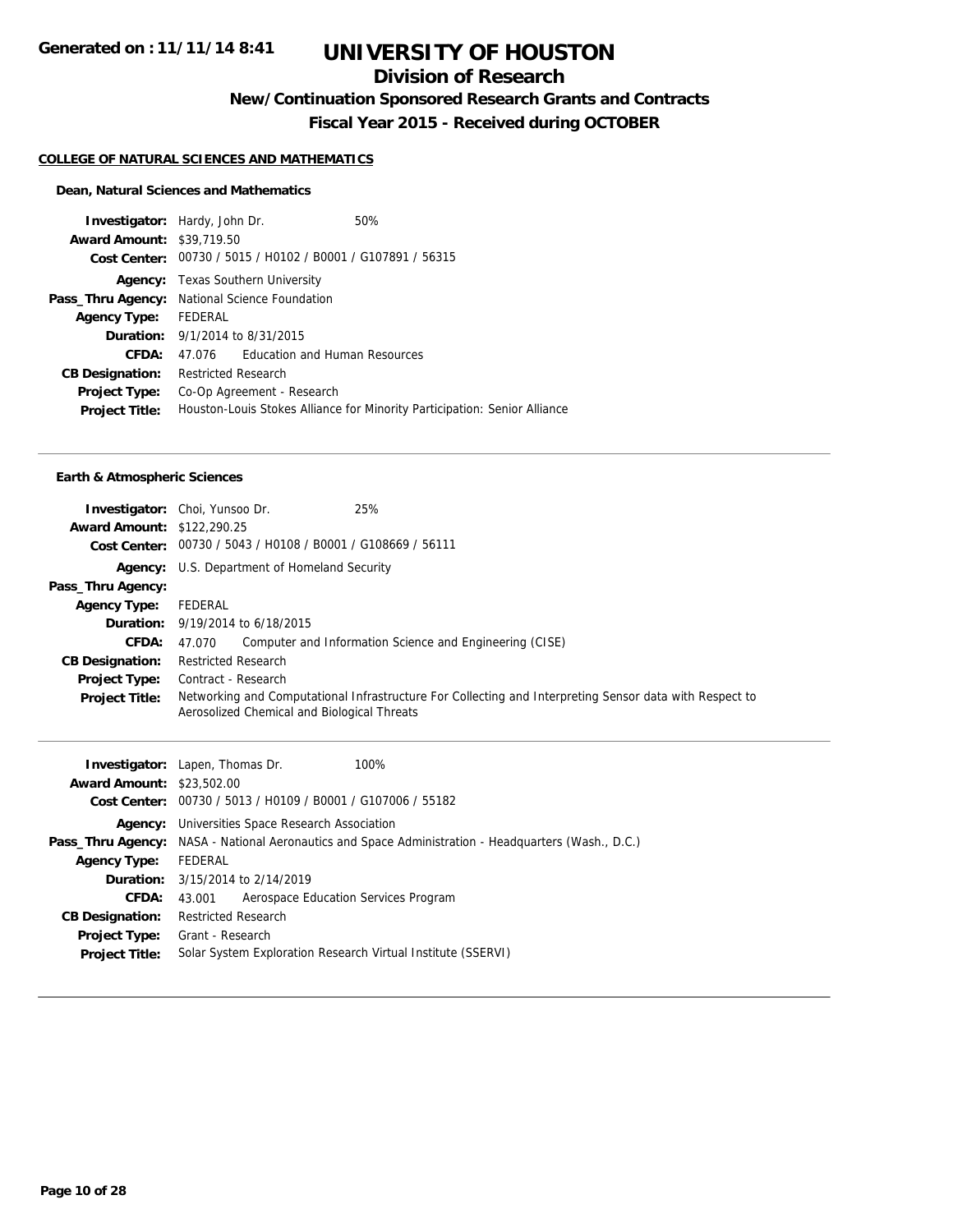## **Division of Research**

**New/Continuation Sponsored Research Grants and Contracts**

**Fiscal Year 2015 - Received during OCTOBER**

#### **COLLEGE OF NATURAL SCIENCES AND MATHEMATICS**

#### **Earth & Atmospheric Sciences**

|                                   | <b>Investigator:</b> Han, De-Hua Dr.                       | 100% |
|-----------------------------------|------------------------------------------------------------|------|
| <b>Award Amount: \$120,000.00</b> |                                                            |      |
| Cost Center:                      | 00730 / 5022 / H0109 / B0001 / C106965 / 53599             |      |
| Agency:                           | Various Private Profit Agencies                            |      |
| Pass_Thru Agency:                 |                                                            |      |
| <b>Agency Type:</b>               | <b>PROFIT</b>                                              |      |
|                                   | <b>Duration:</b> 5/30/2013 to 12/31/2020                   |      |
| CFDA:                             |                                                            |      |
| <b>CB Designation:</b>            | <b>Restricted Research</b>                                 |      |
| <b>Project Type:</b>              | Contract - Research                                        |      |
| <b>Project Title:</b>             | Fluid & Rock Properties and Seismic Hydrocarbon Indicators |      |

| <b>Investigator:</b> Mann, Paul Dr. |                                                           | 100% |
|-------------------------------------|-----------------------------------------------------------|------|
| <b>Award Amount: \$540,000.00</b>   |                                                           |      |
| Cost Center:                        | 00730 / 5022 / H0109 / B0001 / C106782 / 52937            |      |
|                                     | <b>Agency:</b> Various Private Profit Agencies            |      |
| Pass_Thru Agency:                   |                                                           |      |
| <b>Agency Type:</b>                 | PROFIT                                                    |      |
|                                     | <b>Duration:</b> 9/1/2012 to 8/31/2018                    |      |
| CFDA:                               |                                                           |      |
| <b>CB Designation:</b>              | <b>Restricted Research</b>                                |      |
| <b>Project Type:</b>                | Contract - Research                                       |      |
| <b>Project Title:</b>               | Caribbean Basins, Tectonics, and Hydrocarbons - Phase III |      |

#### **Mathematics**

| <b>Award Amount: \$7,000.00</b> | <b>Investigator:</b> Tomforde, Mark Dr.                     | 100% |
|---------------------------------|-------------------------------------------------------------|------|
|                                 | Cost Center: 00730 / 5021 / H0110 / B0001 / G103227 / 49385 |      |
|                                 | <b>Agency:</b> The Simons Foundation                        |      |
| Pass_Thru Agency:               |                                                             |      |
| Agency Type: FOUNDATION         |                                                             |      |
|                                 | <b>Duration:</b> $7/1/2011$ to $8/31/2016$                  |      |
| CFDA:                           |                                                             |      |
| <b>CB Designation:</b>          | <b>Restricted Research</b>                                  |      |
| <b>Project Type:</b>            | Grant - Research                                            |      |
| <b>Project Title:</b>           | Classification of graph C*-algebras                         |      |
|                                 |                                                             |      |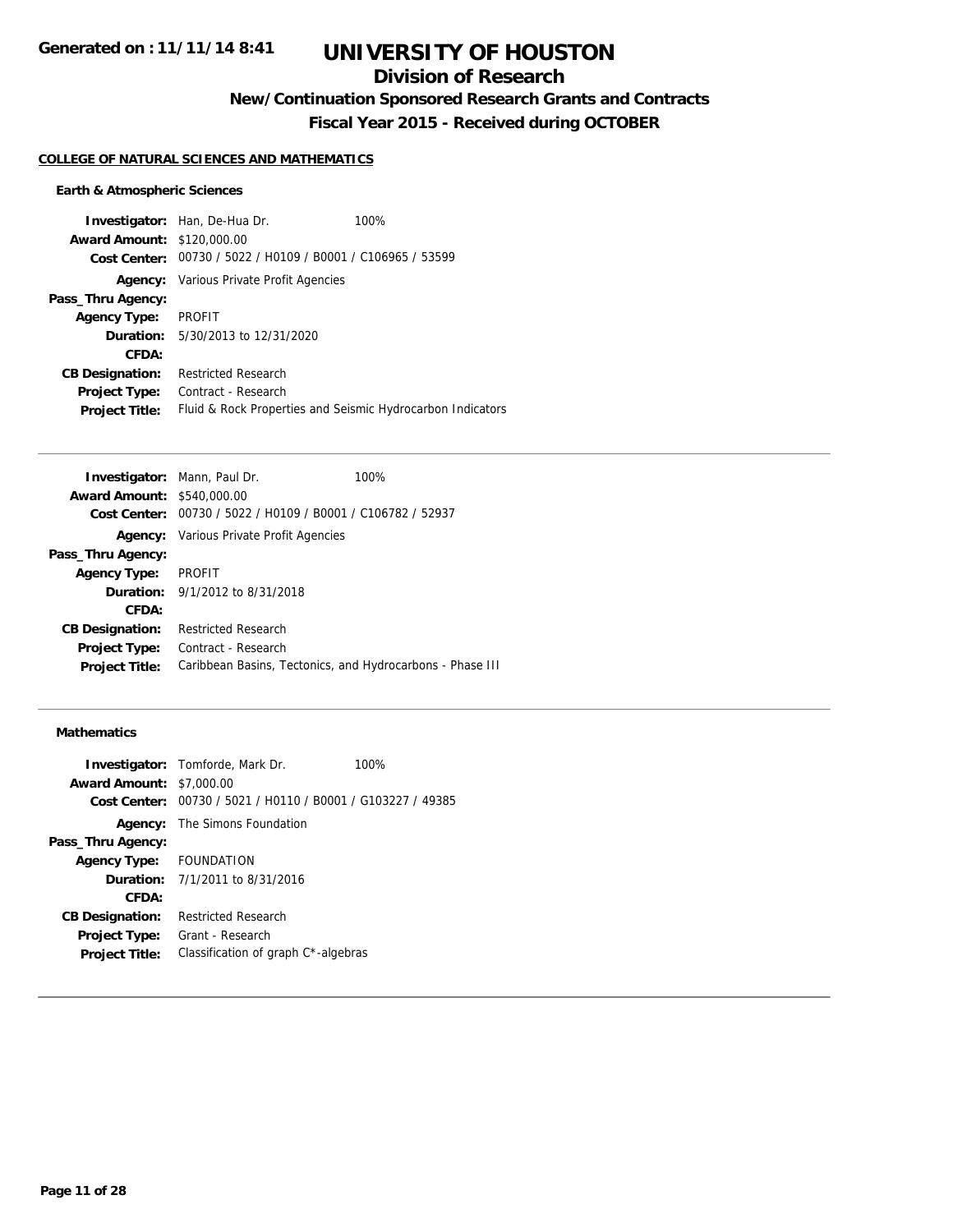### **Division of Research**

## **New/Continuation Sponsored Research Grants and Contracts**

**Fiscal Year 2015 - Received during OCTOBER**

#### **COLLEGE OF NATURAL SCIENCES AND MATHEMATICS**

#### **Physics**

| <b>Investigator:</b> Ren, Zhifeng Dr. |                            |                                                | 50%                                                                                     |
|---------------------------------------|----------------------------|------------------------------------------------|-----------------------------------------------------------------------------------------|
| <b>Award Amount: \$9,000.00</b>       |                            |                                                |                                                                                         |
| Cost Center:                          |                            | 00730 / 5043 / H0452 / B0001 / C109071 / 56275 |                                                                                         |
| Agency:                               |                            | National Institute of Standards and Technology |                                                                                         |
| Pass_Thru Agency:                     |                            |                                                |                                                                                         |
| <b>Agency Type:</b>                   | FEDERAL                    |                                                |                                                                                         |
|                                       |                            | <b>Duration:</b> 10/1/2014 to 3/31/2015        |                                                                                         |
| CFDA:                                 | 11.618                     |                                                | National Institute of Standards and Technology Construction Grant Program               |
| <b>CB Designation:</b>                | <b>Restricted Research</b> |                                                |                                                                                         |
| <b>Project Type:</b>                  | Contract - Research        |                                                |                                                                                         |
| <b>Project Title:</b>                 |                            |                                                | Study the Reproducibility of Si80Ge20B5 to be Used as Standards for Seebeck Coefficient |

|                                  | <b>Investigator:</b> Weglein, Arthur Dr.       | 100% |
|----------------------------------|------------------------------------------------|------|
| <b>Award Amount: \$99,400.00</b> |                                                |      |
| Cost Center:                     | 00730 / 5022 / H0112 / B0001 / C106694 / 52863 |      |
|                                  | <b>Agency:</b> Various Private Profit Agencies |      |
| Pass_Thru Agency:                |                                                |      |
| <b>Agency Type:</b>              | <b>PROFIT</b>                                  |      |
|                                  | <b>Duration:</b> 1/1/2013 to 12/31/2014        |      |
| CFDA:                            |                                                |      |
| <b>CB Designation:</b>           | <b>Restricted Research</b>                     |      |
| <b>Project Type:</b>             | Contract - Research                            |      |
| <b>Project Title:</b>            | Mission-Oriented Seismic Research Program      |      |
|                                  |                                                |      |

| <b>Investigator:</b> Cheung, Margaret Dr. |                            |                                                             | 100% |
|-------------------------------------------|----------------------------|-------------------------------------------------------------|------|
| <b>Award Amount: \$134,219.00</b>         |                            |                                                             |      |
|                                           |                            | Cost Center: 00730 / 5013 / H0112 / B0001 / G108051 / 56293 |      |
| Agency:                                   | Rice University            |                                                             |      |
| Pass_Thru Agency:                         |                            | National Science Foundation                                 |      |
| <b>Agency Type:</b>                       | <b>FFDFRAL</b>             |                                                             |      |
|                                           |                            | <b>Duration:</b> 9/1/2014 to 8/31/2015                      |      |
| CFDA:                                     | 47.049                     | Mathematical and Physical Sciences                          |      |
| <b>CB Designation:</b>                    | <b>Restricted Research</b> |                                                             |      |
| <b>Project Type:</b>                      |                            | Co-Op Agreement - Research                                  |      |
| <b>Project Title:</b>                     |                            | Center for Theoretical Biological Physics - Houston         |      |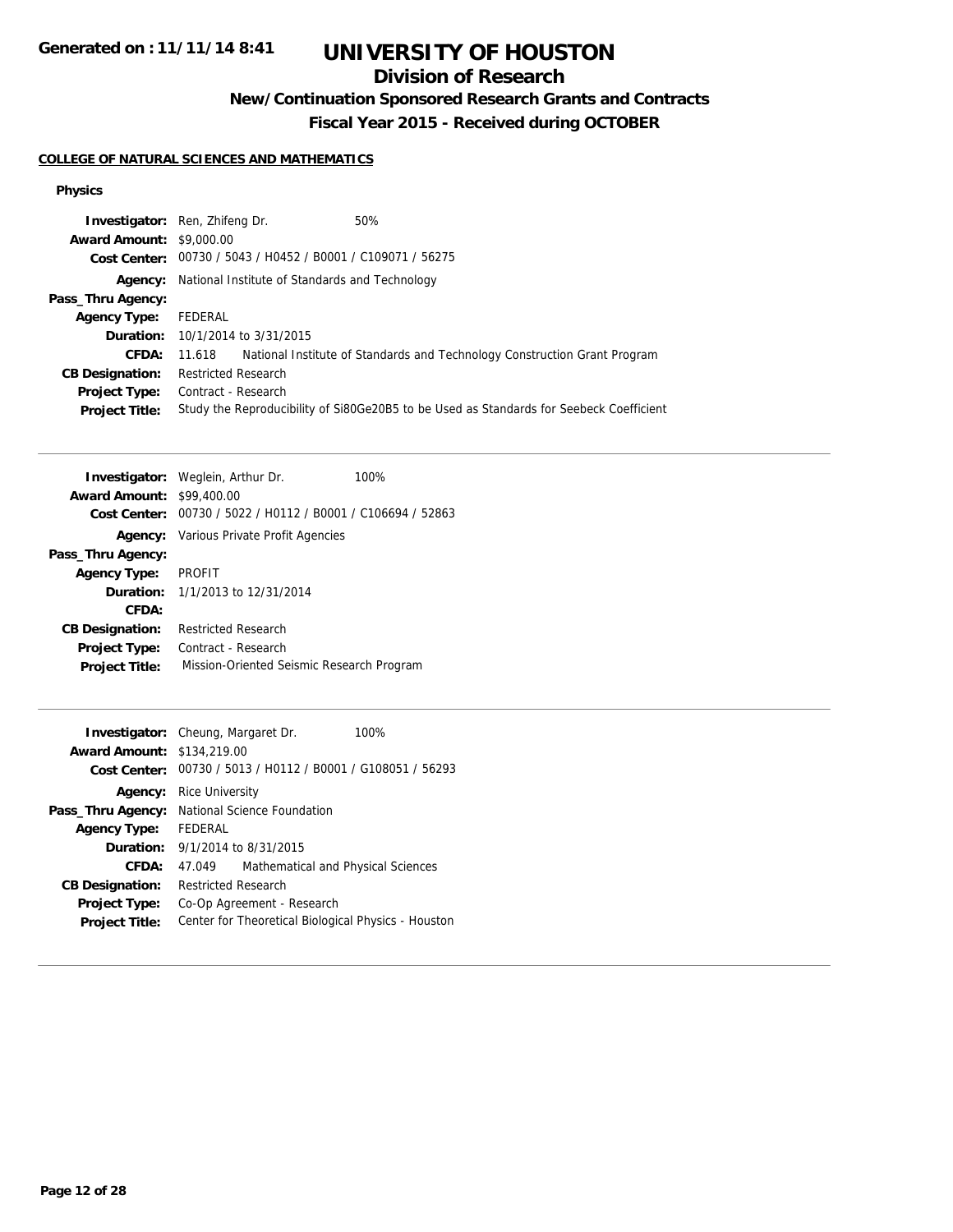## **Division of Research**

## **New/Continuation Sponsored Research Grants and Contracts**

**Fiscal Year 2015 - Received during OCTOBER**

#### **COLLEGE OF NATURAL SCIENCES AND MATHEMATICS**

#### **Physics**

| <b>Investigator:</b> Bassler, Kevin E. Dr. |                                                             |                                     | 60%                                                                             |
|--------------------------------------------|-------------------------------------------------------------|-------------------------------------|---------------------------------------------------------------------------------|
| <b>Award Amount: \$19,950.00</b>           |                                                             |                                     |                                                                                 |
|                                            | Cost Center: 00730 / 5013 / H0112 / B0001 / G104757 / 51548 |                                     |                                                                                 |
| Agency:                                    | University of Notre Dame                                    |                                     |                                                                                 |
| Pass_Thru Agency:                          | Defense Advanced Research Projects Agency                   |                                     |                                                                                 |
| <b>Agency Type:</b>                        | FEDERAL                                                     |                                     |                                                                                 |
|                                            | <b>Duration:</b> 8/1/2012 to 4/30/2015                      |                                     |                                                                                 |
| CFDA:                                      | 12.910                                                      | Research and Technology Development |                                                                                 |
| <b>CB Designation:</b>                     | <b>Restricted Research</b>                                  |                                     |                                                                                 |
| <b>Project Type:</b>                       | Grant - Research                                            |                                     |                                                                                 |
| <b>Project Title:</b>                      |                                                             |                                     | Ensemble-Based Modeling of Large Graphs and Its Applications to Social Networks |

#### **COLLEGE OF PHARMACY**

#### **Clinical Sciences and Administration**

|                                  | <b>Investigator:</b> Beyda, Nicholas Dr.<br>100%                              |
|----------------------------------|-------------------------------------------------------------------------------|
| <b>Award Amount: \$34,710.00</b> |                                                                               |
| Cost Center:                     | 00730 / 5021 / H0118 / B0001 / C108694 / 56148                                |
| Agency:                          | Roderick D. Macdonald Research Fund at St. Luke's Episcopal Hospital          |
| Pass_Thru Agency:                |                                                                               |
| Agency Type:                     | NON PROFIT                                                                    |
|                                  | <b>Duration:</b> $7/1/2014$ to $6/30/2015$                                    |
| CFDA:                            |                                                                               |
| <b>CB Designation:</b>           | <b>Restricted Research</b>                                                    |
| <b>Project Type:</b>             | Grant - Research                                                              |
| <b>Project Title:</b>            | Rapid Diagnostic for Systemic Candidiasis Including Antifungal Susceptibility |

#### **Pharmacological and Pharmaceutical Sciences**

| <b>Investigator:</b> Hu, Ming Dr.      |                                                       |                                                             | <b>20%</b>                                                         |
|----------------------------------------|-------------------------------------------------------|-------------------------------------------------------------|--------------------------------------------------------------------|
| <b>Award Amount: \$139,483.20</b>      |                                                       |                                                             |                                                                    |
|                                        |                                                       | Cost Center: 00730 / 5013 / H0117 / B0001 / G107174 / 55977 |                                                                    |
| Agency:                                | National Institute of Allergy and Infectious Diseases |                                                             |                                                                    |
| Pass_Thru Agency:                      |                                                       |                                                             |                                                                    |
| <b>Agency Type:</b>                    | FEDERAL                                               |                                                             |                                                                    |
| <b>Duration:</b> 9/1/2014 to 8/31/2015 |                                                       |                                                             |                                                                    |
| CFDA:                                  | 93.855                                                |                                                             | Allergy, Immunology, and Transplantation Research                  |
| <b>CB Designation:</b>                 | <b>Restricted Research</b>                            |                                                             |                                                                    |
| <b>Project Type:</b>                   | Grant - Research                                      |                                                             |                                                                    |
| <b>Project Title:</b>                  |                                                       |                                                             | Optimizing IMPDH Inhibitors for the Treatment of Cryptosporidiosis |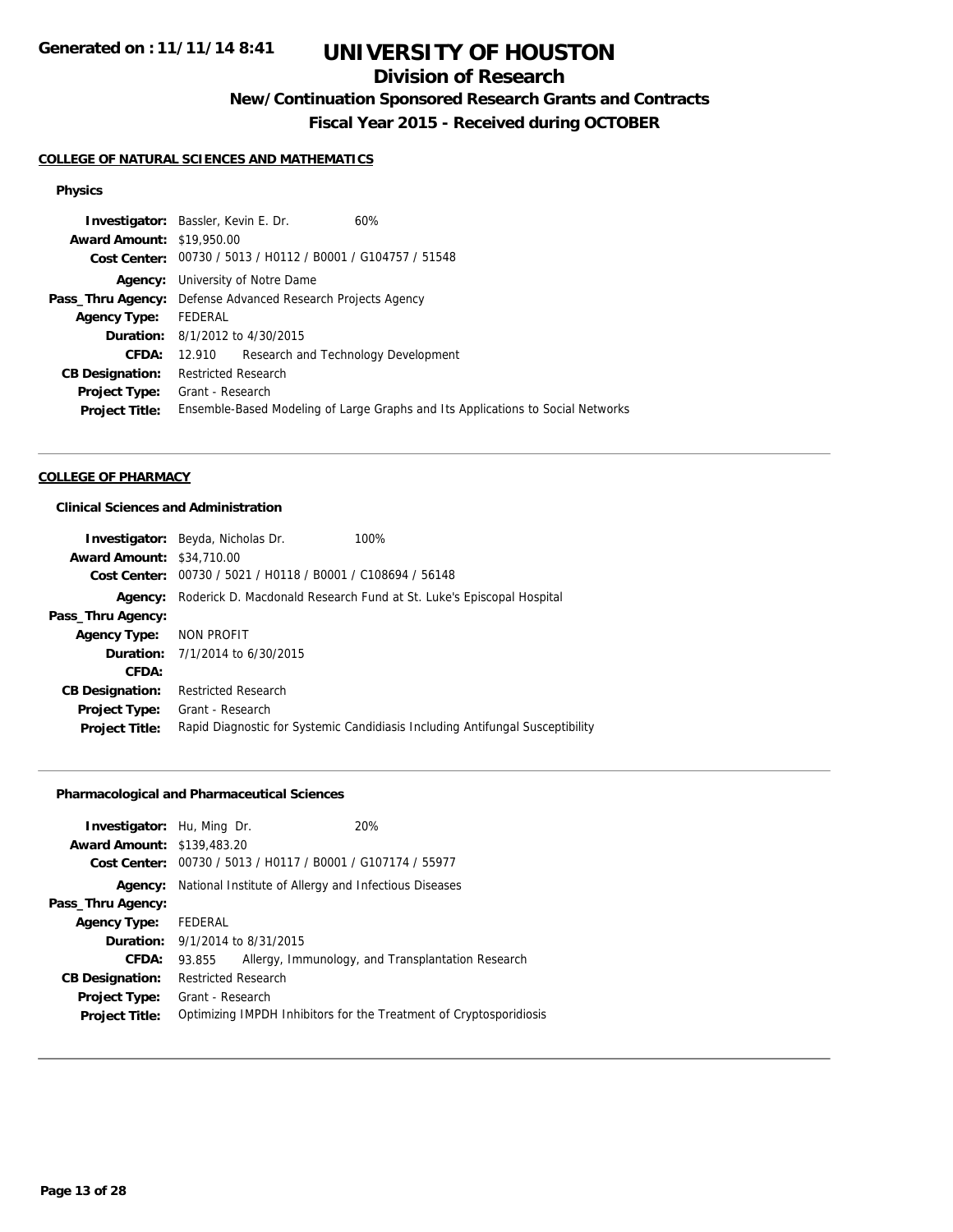## **Division of Research**

**New/Continuation Sponsored Research Grants and Contracts**

**Fiscal Year 2015 - Received during OCTOBER**

#### **COLLEGE OF PHARMACY**

#### **Pharmacological and Pharmaceutical Sciences**

|                                   | <b>Investigator:</b> Cuny, Gregory Dr.                | 80%                                                                |
|-----------------------------------|-------------------------------------------------------|--------------------------------------------------------------------|
| <b>Award Amount: \$557,932.80</b> |                                                       |                                                                    |
| Cost Center:                      | 00730 / 5013 / H0117 / B0001 / G107174 / 55977        |                                                                    |
| Agency:                           | National Institute of Allergy and Infectious Diseases |                                                                    |
| Pass_Thru Agency:                 |                                                       |                                                                    |
| <b>Agency Type:</b>               | <b>FEDERAL</b>                                        |                                                                    |
|                                   | <b>Duration:</b> 9/1/2014 to 8/31/2015                |                                                                    |
| CFDA:                             | 93.855                                                | Allergy, Immunology, and Transplantation Research                  |
| <b>CB Designation:</b>            | <b>Restricted Research</b>                            |                                                                    |
| <b>Project Type:</b>              | Grant - Research                                      |                                                                    |
| <b>Project Title:</b>             |                                                       | Optimizing IMPDH Inhibitors for the Treatment of Cryptosporidiosis |
|                                   |                                                       |                                                                    |

#### **COLLEGE OF TECHNOLOGY**

### **Center for Technology Literacy**

| <b>Investigator:</b> Cline, Raymond Dr. |                                         | 20%                                                                                                                      |
|-----------------------------------------|-----------------------------------------|--------------------------------------------------------------------------------------------------------------------------|
| <b>Award Amount: \$19,362.80</b>        |                                         |                                                                                                                          |
|                                         |                                         | Cost Center: 00730 / 5045 / H0567 / B0001 / G108266 / 56286                                                              |
|                                         | <b>Agency:</b> Texas A&M University     |                                                                                                                          |
|                                         |                                         | <b>Pass_Thru Agency:</b> U.S. Department of the Interior - Bureau of Ocean Energy Management, Regulation and Enforcement |
| Agency Type:                            | FEDERAL                                 |                                                                                                                          |
|                                         | <b>Duration:</b> 1/1/2014 to 12/31/2014 |                                                                                                                          |
| <b>CFDA:</b> 15.441                     |                                         | Safety & Environmental Enforcement Research & Data Collection for Offshore Energy & Mineral Activities                   |
| <b>CB Designation:</b>                  | Restricted Research                     |                                                                                                                          |
| <b>Project Type:</b>                    | Contract - Research                     |                                                                                                                          |
| <b>Project Title:</b>                   |                                         | Operation and Maintenance of the Ocean Energy Safety Institute (OESI)                                                    |

#### **CULLEN COLLEGE OF ENGINEERING**

#### **Biomedical Engineering**

| <b>Investigator:</b> Larin, Kirill Dr. |                                          |                                                             | 100%                                                            |
|----------------------------------------|------------------------------------------|-------------------------------------------------------------|-----------------------------------------------------------------|
| <b>Award Amount: \$90,603.00</b>       |                                          |                                                             |                                                                 |
|                                        |                                          | Cost Center: 00730 / 5013 / H0071 / B0001 / G108662 / 56207 |                                                                 |
| Agency:                                | Baylor College of Medicine               |                                                             |                                                                 |
| Pass_Thru Agency:                      | National Human Genome Research Institute |                                                             |                                                                 |
| <b>Agency Type:</b>                    | FEDERAL                                  |                                                             |                                                                 |
| <b>Duration:</b> 8/1/2014 to 7/31/2015 |                                          |                                                             |                                                                 |
| <b>CFDA:</b>                           |                                          | 93.310 Trans-NIH Research Support                           |                                                                 |
| <b>CB Designation:</b>                 | <b>Restricted Research</b>               |                                                             |                                                                 |
| Project Type:                          | Grant - Research                         |                                                             |                                                                 |
| <b>Project Title:</b>                  |                                          |                                                             | Consortium for broad-based disease phenotyping of knockout mice |
|                                        |                                          |                                                             |                                                                 |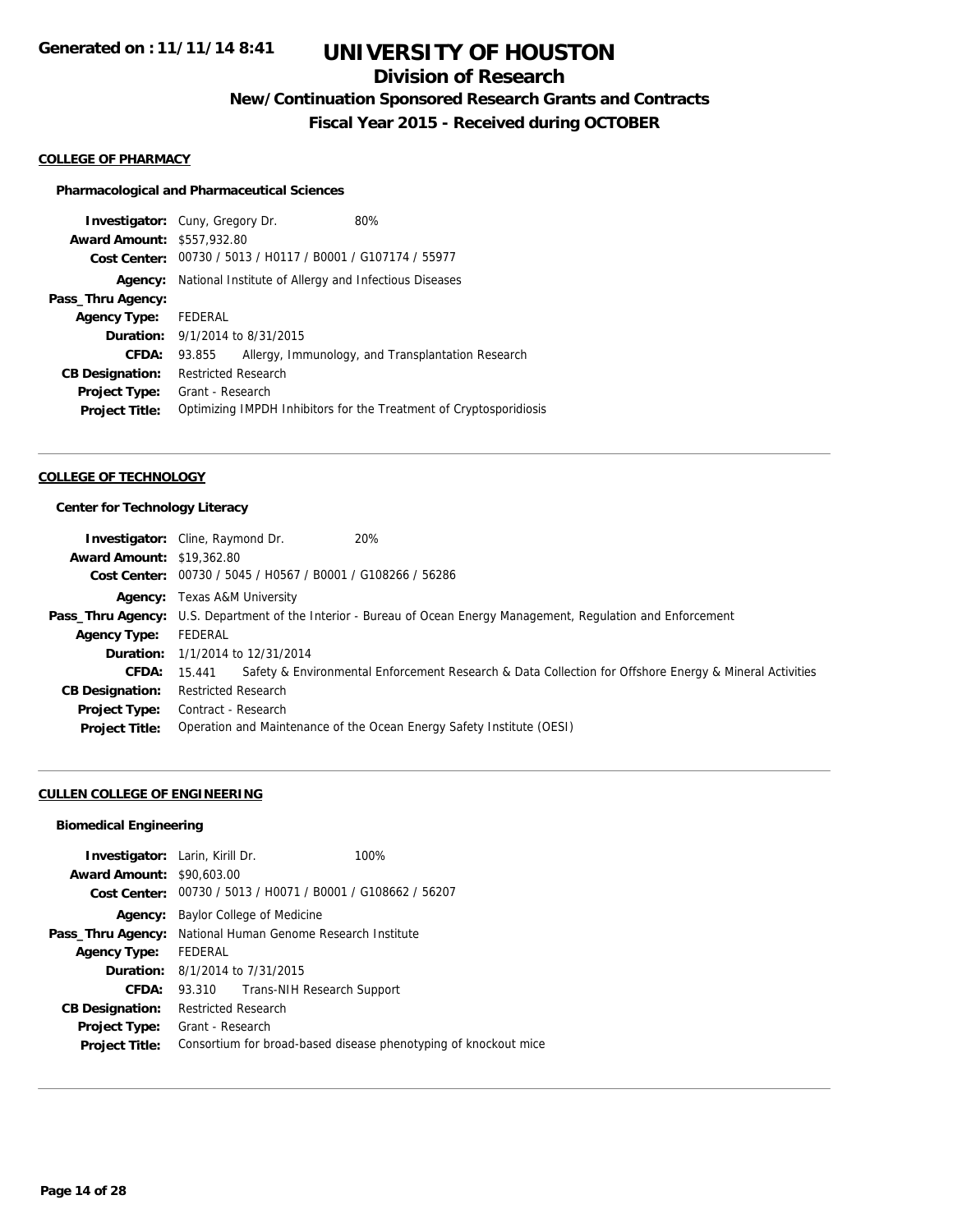### **Division of Research**

## **New/Continuation Sponsored Research Grants and Contracts**

**Fiscal Year 2015 - Received during OCTOBER**

#### **CULLEN COLLEGE OF ENGINEERING**

#### **Chemical Engineering**

|                                  | <b>Investigator:</b> Rimer, Jeffrey Dr.                     | 100%                                                                     |
|----------------------------------|-------------------------------------------------------------|--------------------------------------------------------------------------|
| <b>Award Amount: \$30,000.00</b> |                                                             |                                                                          |
|                                  | Cost Center: 00730 / 5021 / H0067 / B0001 / G106050 / 53777 |                                                                          |
| Agency:                          | United States - Israel Binational Science Foundation        |                                                                          |
| Pass_Thru Agency:                |                                                             |                                                                          |
| Agency Type: FOUNDATION          |                                                             |                                                                          |
|                                  | <b>Duration:</b> 9/1/2013 to 8/31/2015                      |                                                                          |
| CFDA:                            |                                                             |                                                                          |
| <b>CB Designation:</b>           | <b>Restricted Research</b>                                  |                                                                          |
| Project Type:                    | Grant - Research                                            |                                                                          |
| <b>Project Title:</b>            |                                                             | Tailoring Zeolite Crystallization Using De Novo Peptoid Growth Modifiers |

|                                         | <b>Investigator:</b> Varadarajan, Navin Dr.<br>90%                                            |
|-----------------------------------------|-----------------------------------------------------------------------------------------------|
| <b>Award Amount: \$309,609.00</b>       |                                                                                               |
|                                         | Cost Center: 00730 / 5016 / H0067 / B0001 / G105369 / 54326                                   |
|                                         | <b>Agency:</b> Cancer Prevention and Research Institute of Texas                              |
| <b>Pass_Thru Agency:</b> State of Texas |                                                                                               |
| <b>Agency Type:</b>                     | STATE                                                                                         |
|                                         | <b>Duration:</b> $6/1/2013$ to $5/31/2015$                                                    |
| CFDA:                                   |                                                                                               |
| <b>CB Designation:</b>                  | <b>Restricted Research</b>                                                                    |
|                                         | <b>Project Type:</b> Grant - Research                                                         |
| <b>Project Title:</b>                   | Single-Cell Biomarkers of Clinical-Grade T Cells and NK Cells to Optimize Tumor Immunotherapy |

| <b>Award Amount: \$97,999.00</b> | <b>Investigator:</b> Donnelly, Vincent Dr.<br>50%                                                            |
|----------------------------------|--------------------------------------------------------------------------------------------------------------|
|                                  | Cost Center: 00730 / 5013 / H0067 / B0001 / G098399 / 45821                                                  |
|                                  | <b>Agency:</b> University of Michigan                                                                        |
|                                  | <b>Pass_Thru Agency:</b> U.S. Department of Energy - Office of Science                                       |
| <b>Agency Type:</b>              | FEDERAL                                                                                                      |
|                                  | <b>Duration:</b> 8/15/2009 to 8/14/2015                                                                      |
| CFDA:                            | Office of Energy Research Financial Assistance Program<br>81.049                                             |
| <b>CB Designation:</b>           | <b>Restricted Research</b>                                                                                   |
| <b>Project Type:</b>             | Grant - Research                                                                                             |
|                                  | Project Title: PLASMA SCIENCE CENTER: Predictive Control of Plasma Kinetics: Multi-Phase and Bounded Systems |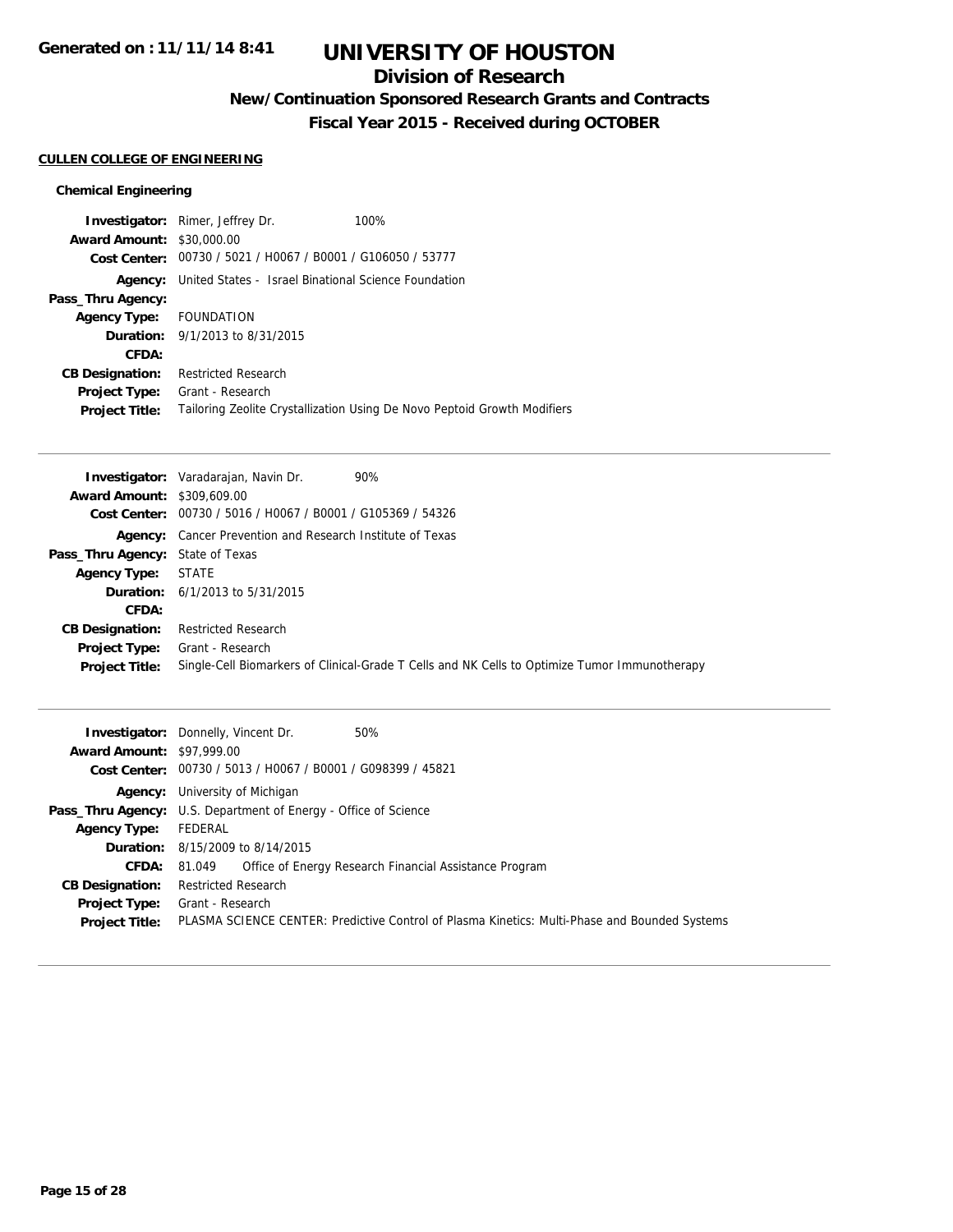### **Division of Research**

## **New/Continuation Sponsored Research Grants and Contracts**

**Fiscal Year 2015 - Received during OCTOBER**

#### **CULLEN COLLEGE OF ENGINEERING**

#### **Chemical Engineering**

| 50%<br><b>Investigator:</b> Economou, Demetre J. Dr.                                          |
|-----------------------------------------------------------------------------------------------|
| <b>Award Amount: \$97,999.00</b>                                                              |
| Cost Center: 00730 / 5013 / H0067 / B0001 / G098399 / 45821                                   |
| <b>Agency:</b> University of Michigan                                                         |
| <b>Pass_Thru Agency:</b> U.S. Department of Energy - Office of Science                        |
| FEDERAL                                                                                       |
| <b>Duration:</b> 8/15/2009 to 8/14/2015                                                       |
| <b>CFDA:</b> 81.049 Office of Energy Research Financial Assistance Program                    |
| <b>Restricted Research</b>                                                                    |
| <b>Project Type:</b> Grant - Research                                                         |
| PLASMA SCIENCE CENTER: Predictive Control of Plasma Kinetics: Multi-Phase and Bounded Systems |
|                                                                                               |

|                                  | 12%<br><b>Investigator:</b> Belarbi, Abdeldielil Dr.                           |  |  |
|----------------------------------|--------------------------------------------------------------------------------|--|--|
| <b>Award Amount: \$20,756.28</b> |                                                                                |  |  |
|                                  | Cost Center: 00730 / 5013 / H0068 / B0001 / G108335 / 56116                    |  |  |
|                                  | <b>Agency:</b> U.S. Department of Energy                                       |  |  |
| Pass_Thru Agency:                |                                                                                |  |  |
| <b>Agency Type:</b>              | FEDERAL                                                                        |  |  |
|                                  | <b>Duration:</b> 10/1/2014 to 9/30/2015                                        |  |  |
| CFDA:                            | Nuclear Energy Research, Development and Demonstration<br>81.121               |  |  |
| <b>CB Designation:</b>           | <b>Restricted Research</b>                                                     |  |  |
| <b>Project Type:</b>             | Grant - Research                                                               |  |  |
| <b>Project Title:</b>            | Upgrade of Universal Element Tester for Nuclear Energy Infrastructure Research |  |  |

|                                  | <b>Investigator:</b> Gencturk, Bora Dr.                                        | 12%                                                    |  |  |
|----------------------------------|--------------------------------------------------------------------------------|--------------------------------------------------------|--|--|
| <b>Award Amount: \$20,756.28</b> |                                                                                |                                                        |  |  |
|                                  | Cost Center: 00730 / 5013 / H0068 / B0001 / G108335 / 56116                    |                                                        |  |  |
|                                  | <b>Agency:</b> U.S. Department of Energy                                       |                                                        |  |  |
| Pass_Thru Agency:                |                                                                                |                                                        |  |  |
| Agency Type: FEDERAL             |                                                                                |                                                        |  |  |
|                                  | <b>Duration:</b> 10/1/2014 to 9/30/2015                                        |                                                        |  |  |
| <b>CFDA: 81.121</b>              |                                                                                | Nuclear Energy Research, Development and Demonstration |  |  |
| <b>CB Designation:</b>           | Restricted Research                                                            |                                                        |  |  |
| <b>Project Type:</b>             | Grant - Research                                                               |                                                        |  |  |
| <b>Project Title:</b>            | Upgrade of Universal Element Tester for Nuclear Energy Infrastructure Research |                                                        |  |  |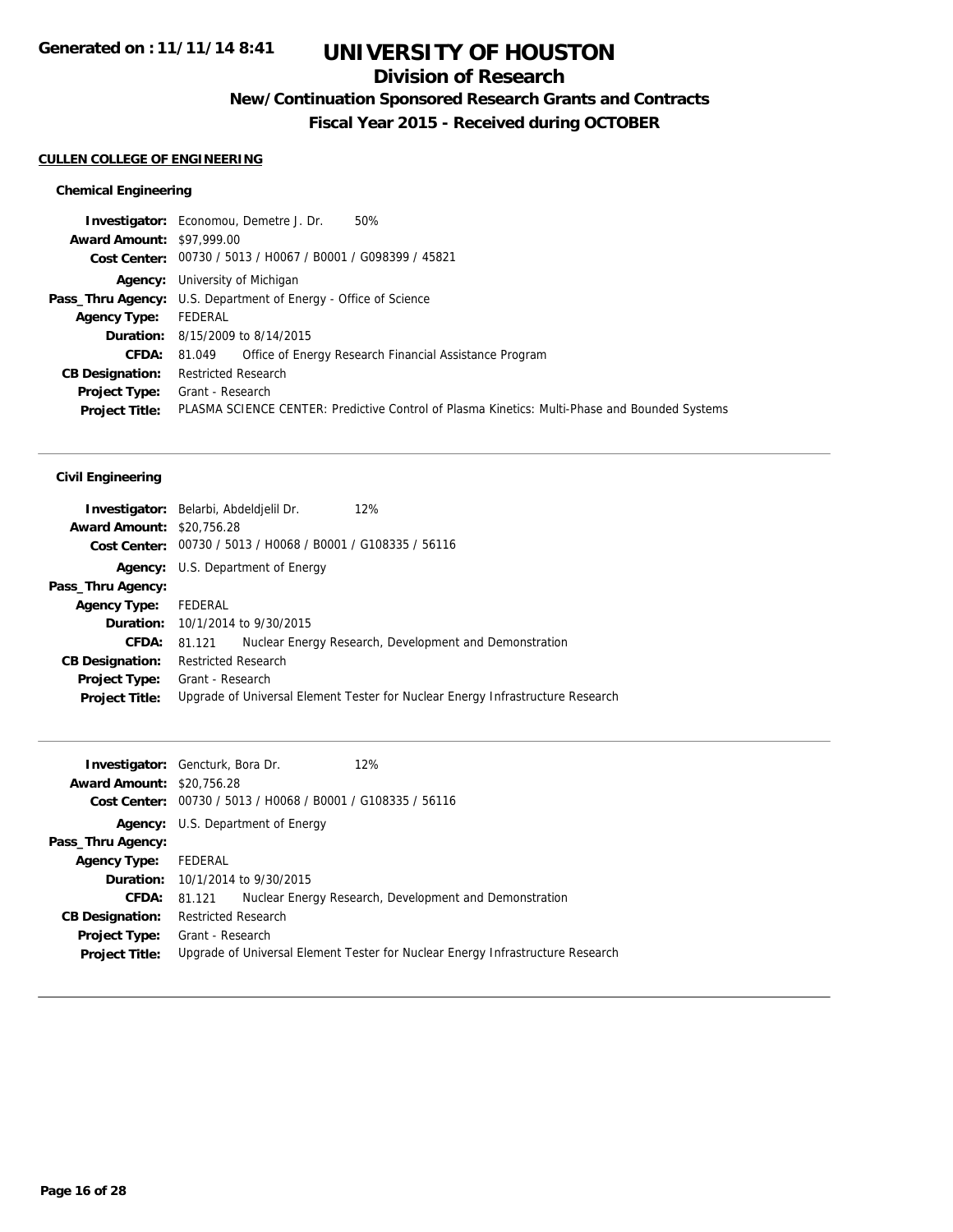### **Division of Research**

## **New/Continuation Sponsored Research Grants and Contracts**

**Fiscal Year 2015 - Received during OCTOBER**

### **CULLEN COLLEGE OF ENGINEERING**

| <b>Investigator:</b> Hsu, Thomas T. C. Dr. |                                       |                                                             | 12%                                                                            |
|--------------------------------------------|---------------------------------------|-------------------------------------------------------------|--------------------------------------------------------------------------------|
| <b>Award Amount: \$20,756.28</b>           |                                       |                                                             |                                                                                |
|                                            |                                       | Cost Center: 00730 / 5013 / H0068 / B0001 / G108335 / 56116 |                                                                                |
| Agency:                                    |                                       | U.S. Department of Energy                                   |                                                                                |
| Pass_Thru Agency:                          |                                       |                                                             |                                                                                |
| <b>Agency Type:</b>                        | FEDERAL                               |                                                             |                                                                                |
|                                            |                                       | <b>Duration:</b> 10/1/2014 to 9/30/2015                     |                                                                                |
| CFDA:                                      | 81.121                                |                                                             | Nuclear Energy Research, Development and Demonstration                         |
| <b>CB Designation:</b>                     | Restricted Research                   |                                                             |                                                                                |
|                                            | <b>Project Type:</b> Grant - Research |                                                             |                                                                                |
| <b>Project Title:</b>                      |                                       |                                                             | Upgrade of Universal Element Tester for Nuclear Energy Infrastructure Research |
|                                            |                                       |                                                             |                                                                                |

| <b>Investigator:</b> Li, Mo Dr.  |                                                             |                                          | 12%                                                                            |  |
|----------------------------------|-------------------------------------------------------------|------------------------------------------|--------------------------------------------------------------------------------|--|
| <b>Award Amount: \$20,756.28</b> |                                                             |                                          |                                                                                |  |
|                                  | Cost Center: 00730 / 5013 / H0068 / B0001 / G108335 / 56116 |                                          |                                                                                |  |
|                                  |                                                             | <b>Agency:</b> U.S. Department of Energy |                                                                                |  |
| Pass_Thru Agency:                |                                                             |                                          |                                                                                |  |
| <b>Agency Type:</b>              | FEDERAL                                                     |                                          |                                                                                |  |
|                                  |                                                             | <b>Duration:</b> 10/1/2014 to 9/30/2015  |                                                                                |  |
| <b>CFDA:</b>                     | 81.121                                                      |                                          | Nuclear Energy Research, Development and Demonstration                         |  |
| <b>CB Designation:</b>           | <b>Restricted Research</b>                                  |                                          |                                                                                |  |
|                                  | <b>Project Type:</b> Grant - Research                       |                                          |                                                                                |  |
| <b>Project Title:</b>            |                                                             |                                          | Upgrade of Universal Element Tester for Nuclear Energy Infrastructure Research |  |
|                                  |                                                             |                                          |                                                                                |  |

|                                  | 12%<br>Investigator: Nakshatrala, Kalyana Dr.                                  |  |  |
|----------------------------------|--------------------------------------------------------------------------------|--|--|
| <b>Award Amount: \$20,756.28</b> |                                                                                |  |  |
|                                  | Cost Center: 00730 / 5013 / H0068 / B0001 / G108335 / 56116                    |  |  |
|                                  | <b>Agency:</b> U.S. Department of Energy                                       |  |  |
| Pass_Thru Agency:                |                                                                                |  |  |
| <b>Agency Type:</b>              | FEDERAL                                                                        |  |  |
|                                  | <b>Duration:</b> 10/1/2014 to 9/30/2015                                        |  |  |
| <b>CFDA:</b>                     | Nuclear Energy Research, Development and Demonstration<br>81.121               |  |  |
| <b>CB Designation:</b>           | <b>Restricted Research</b>                                                     |  |  |
| <b>Project Type:</b>             | Grant - Research                                                               |  |  |
| <b>Project Title:</b>            | Upgrade of Universal Element Tester for Nuclear Energy Infrastructure Research |  |  |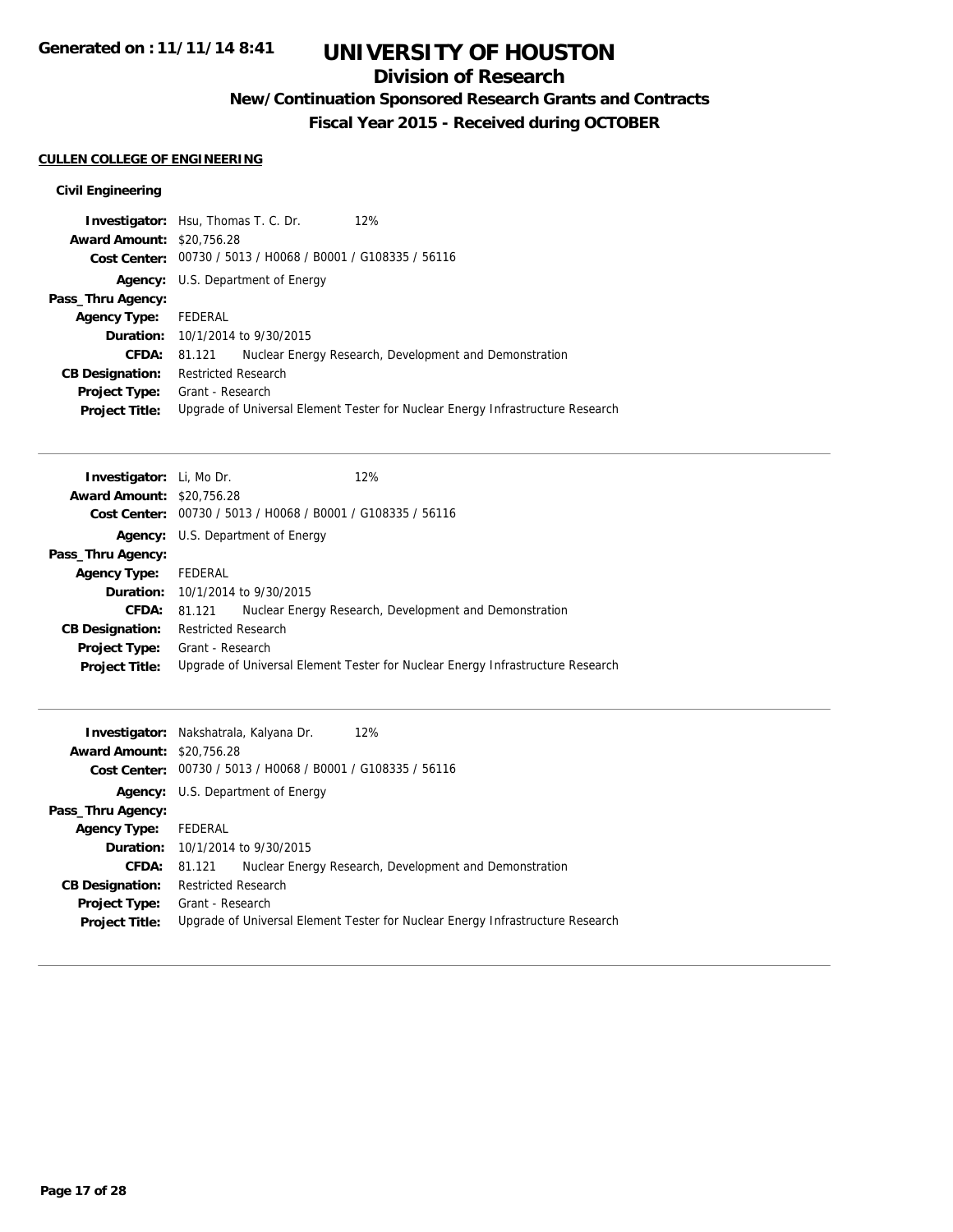### **Division of Research**

## **New/Continuation Sponsored Research Grants and Contracts**

**Fiscal Year 2015 - Received during OCTOBER**

## **CULLEN COLLEGE OF ENGINEERING**

| <b>Investigator:</b> Willam, Kaspar Dr. |                                         |                                                             | 12%                                                                            |  |
|-----------------------------------------|-----------------------------------------|-------------------------------------------------------------|--------------------------------------------------------------------------------|--|
| <b>Award Amount: \$20,756.28</b>        |                                         |                                                             |                                                                                |  |
|                                         |                                         | Cost Center: 00730 / 5013 / H0068 / B0001 / G108335 / 56116 |                                                                                |  |
| Agency:                                 |                                         | U.S. Department of Energy                                   |                                                                                |  |
| Pass_Thru Agency:                       |                                         |                                                             |                                                                                |  |
| <b>Agency Type:</b>                     | FEDERAL                                 |                                                             |                                                                                |  |
|                                         | <b>Duration:</b> 10/1/2014 to 9/30/2015 |                                                             |                                                                                |  |
| CFDA:                                   | 81.121                                  |                                                             | Nuclear Energy Research, Development and Demonstration                         |  |
| <b>CB Designation:</b>                  | Restricted Research                     |                                                             |                                                                                |  |
|                                         | <b>Project Type:</b> Grant - Research   |                                                             |                                                                                |  |
| <b>Project Title:</b>                   |                                         |                                                             | Upgrade of Universal Element Tester for Nuclear Energy Infrastructure Research |  |
|                                         |                                         |                                                             |                                                                                |  |

| <b>Investigator:</b> Mo, Yi-Lung Dr. |                                                             |                                          | 16%                                                                            |  |
|--------------------------------------|-------------------------------------------------------------|------------------------------------------|--------------------------------------------------------------------------------|--|
| <b>Award Amount: \$27,675.04</b>     |                                                             |                                          |                                                                                |  |
|                                      | Cost Center: 00730 / 5013 / H0068 / B0001 / G108335 / 56116 |                                          |                                                                                |  |
|                                      |                                                             | <b>Agency:</b> U.S. Department of Energy |                                                                                |  |
| Pass_Thru Agency:                    |                                                             |                                          |                                                                                |  |
| <b>Agency Type:</b>                  | FEDERAL                                                     |                                          |                                                                                |  |
|                                      |                                                             | <b>Duration:</b> 10/1/2014 to 9/30/2015  |                                                                                |  |
| <b>CFDA:</b>                         | 81.121                                                      |                                          | Nuclear Energy Research, Development and Demonstration                         |  |
| <b>CB Designation:</b>               | <b>Restricted Research</b>                                  |                                          |                                                                                |  |
|                                      | <b>Project Type:</b> Grant - Research                       |                                          |                                                                                |  |
| <b>Project Title:</b>                |                                                             |                                          | Upgrade of Universal Element Tester for Nuclear Energy Infrastructure Research |  |
|                                      |                                                             |                                          |                                                                                |  |

|                                  | <b>Investigator:</b> Dawood, Mina Dr.<br>12%                |                                                                                |
|----------------------------------|-------------------------------------------------------------|--------------------------------------------------------------------------------|
| <b>Award Amount: \$20,756.28</b> |                                                             |                                                                                |
|                                  | Cost Center: 00730 / 5013 / H0068 / B0001 / G108335 / 56116 |                                                                                |
|                                  | <b>Agency:</b> U.S. Department of Energy                    |                                                                                |
| Pass_Thru Agency:                |                                                             |                                                                                |
| <b>Agency Type:</b> FEDERAL      |                                                             |                                                                                |
|                                  | <b>Duration:</b> 10/1/2014 to 9/30/2015                     |                                                                                |
|                                  | <b>CFDA:</b> 81.121                                         | Nuclear Energy Research, Development and Demonstration                         |
| <b>CB Designation:</b>           | <b>Restricted Research</b>                                  |                                                                                |
|                                  | <b>Project Type:</b> Grant - Research                       |                                                                                |
| <b>Project Title:</b>            |                                                             | Upgrade of Universal Element Tester for Nuclear Energy Infrastructure Research |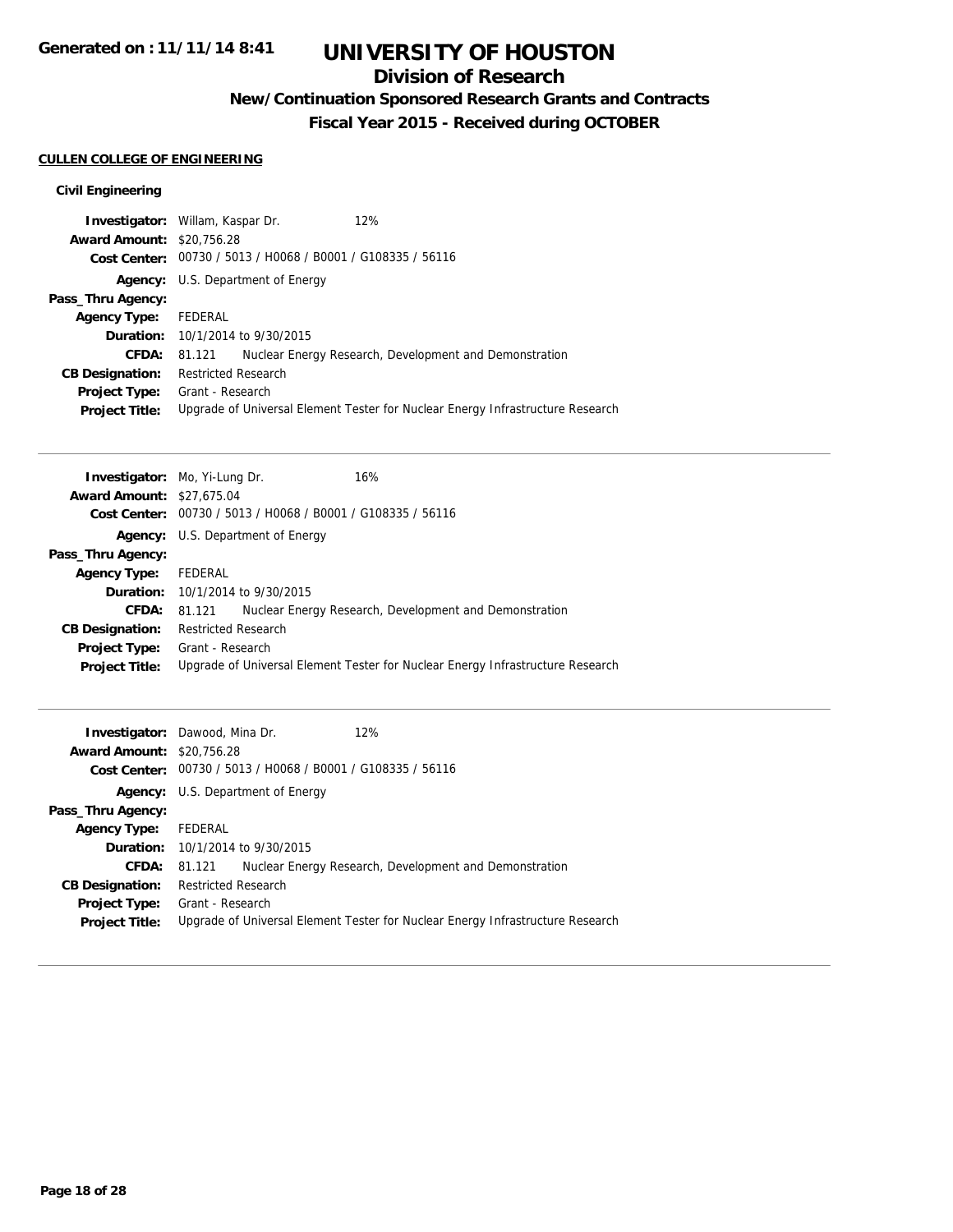## **Division of Research**

**New/Continuation Sponsored Research Grants and Contracts**

**Fiscal Year 2015 - Received during OCTOBER**

## **CULLEN COLLEGE OF ENGINEERING**

| <b>Investigator:</b> Rifai, Hanadi Dr. |                            |                                                             | 20%                                                                                                                      |
|----------------------------------------|----------------------------|-------------------------------------------------------------|--------------------------------------------------------------------------------------------------------------------------|
| <b>Award Amount: \$19,362.80</b>       |                            |                                                             |                                                                                                                          |
|                                        |                            | Cost Center: 00730 / 5045 / H0567 / B0001 / G108266 / 56286 |                                                                                                                          |
|                                        |                            | <b>Agency:</b> Texas A&M University                         |                                                                                                                          |
|                                        |                            |                                                             | <b>Pass_Thru Agency:</b> U.S. Department of the Interior - Bureau of Ocean Energy Management, Regulation and Enforcement |
| <b>Agency Type:</b>                    | FEDERAL                    |                                                             |                                                                                                                          |
|                                        |                            | <b>Duration:</b> 1/1/2014 to 12/31/2014                     |                                                                                                                          |
| CFDA:                                  | 15.441                     |                                                             | Safety & Environmental Enforcement Research & Data Collection for Offshore Energy & Mineral Activities                   |
| <b>CB Designation:</b>                 | <b>Restricted Research</b> |                                                             |                                                                                                                          |
| <b>Project Type:</b>                   | Contract - Research        |                                                             |                                                                                                                          |
| <b>Project Title:</b>                  |                            |                                                             | Operation and Maintenance of the Ocean Energy Safety Institute (OESI)                                                    |

|                                 | <b>Investigator:</b> Dawood, Mina Dr.                       | 50% |
|---------------------------------|-------------------------------------------------------------|-----|
| <b>Award Amount: \$2,718.50</b> |                                                             |     |
|                                 | Cost Center: 00730 / 5016 / H0068 / B0001 / G109042 / 56133 |     |
|                                 | <b>Agency:</b> Texas Department of Transportation           |     |
| Pass_Thru Agency:               |                                                             |     |
| Agency Type: STATE              |                                                             |     |
|                                 | <b>Duration:</b> 9/1/2014 to 8/31/2015                      |     |
| CFDA:                           |                                                             |     |
| <b>CB Designation:</b>          | <b>Restricted Research</b>                                  |     |
| Project Type:                   | Grant - Research                                            |     |
| <b>Project Title:</b>           | Repair Systems for Deteriorated Bridge Piles                |     |
|                                 |                                                             |     |

|                                 | Investigator: Vipulanandan, Cumaraswamy Di25%               |  |
|---------------------------------|-------------------------------------------------------------|--|
| <b>Award Amount: \$1,359.25</b> |                                                             |  |
|                                 | Cost Center: 00730 / 5016 / H0068 / B0001 / G109042 / 56133 |  |
|                                 | <b>Agency:</b> Texas Department of Transportation           |  |
| Pass_Thru Agency:               |                                                             |  |
| Agency Type: STATE              |                                                             |  |
|                                 | <b>Duration:</b> 9/1/2014 to 8/31/2015                      |  |
| CFDA:                           |                                                             |  |
| <b>CB Designation:</b>          | Restricted Research                                         |  |
| <b>Project Type:</b>            | Grant - Research                                            |  |
| <b>Project Title:</b>           | Repair Systems for Deteriorated Bridge Piles                |  |
|                                 |                                                             |  |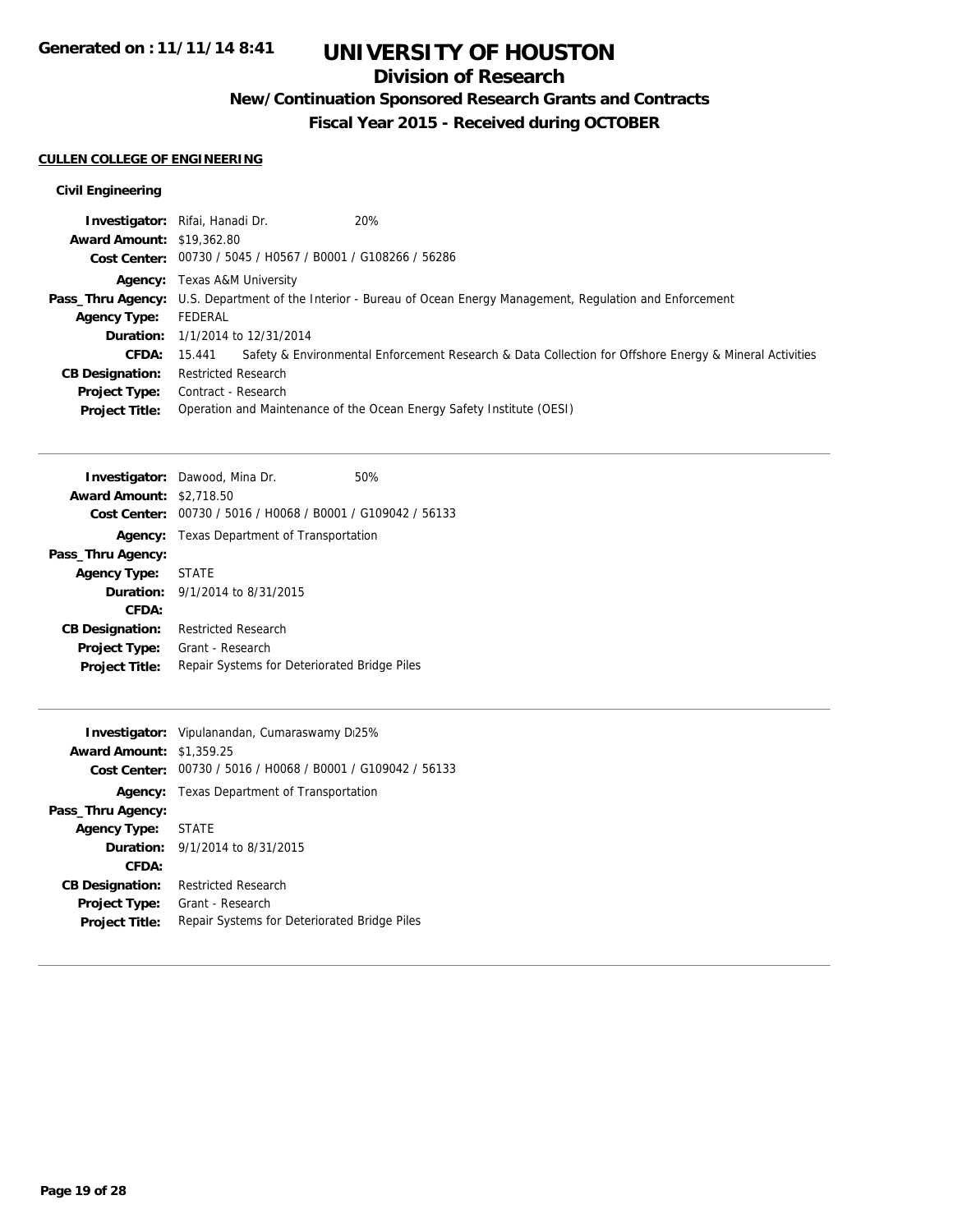### **Division of Research**

## **New/Continuation Sponsored Research Grants and Contracts**

**Fiscal Year 2015 - Received during OCTOBER**

#### **CULLEN COLLEGE OF ENGINEERING**

|                                 | Investigator: Belarbi, Abdeldjelil Dr.                      | 25% |
|---------------------------------|-------------------------------------------------------------|-----|
| <b>Award Amount: \$1,359.25</b> |                                                             |     |
|                                 | Cost Center: 00730 / 5016 / H0068 / B0001 / G109042 / 56133 |     |
|                                 | <b>Agency:</b> Texas Department of Transportation           |     |
| Pass_Thru Agency:               |                                                             |     |
| Agency Type: STATE              |                                                             |     |
|                                 | <b>Duration:</b> 9/1/2014 to 8/31/2015                      |     |
| CFDA:                           |                                                             |     |
| <b>CB Designation:</b>          | <b>Restricted Research</b>                                  |     |
| Project Type:                   | Grant - Research                                            |     |
| <b>Project Title:</b>           | Repair Systems for Deteriorated Bridge Piles                |     |

| 35%<br>Investigator: Rifai, Hanadi Dr.                                                       |
|----------------------------------------------------------------------------------------------|
| <b>Award Amount: \$13,125.00</b>                                                             |
| Cost Center: 00730 / 5013 / H0068 / B0001 / G107196 / 54562                                  |
| Agency: U.S. Department of Transportation                                                    |
| <b>Pass_Thru Agency:</b> U. S. Department of Transportation - Federal Transit Administration |
| FEDERAL                                                                                      |
| <b>Duration:</b> 1/15/2014 to 1/14/2016                                                      |
| Highway Research and Development Program<br>20.200                                           |
| <b>Restricted Research</b>                                                                   |
| Co-Op Agreement - Research                                                                   |
| GPS Excavation Encroachment Notification System (GEENS) for Pipeline Damage Prevention       |
|                                                                                              |

| <b>Award Amount: \$24,375.00</b> | 65%<br><b>Investigator:</b> Glennie, Craig Dr.                                               |
|----------------------------------|----------------------------------------------------------------------------------------------|
|                                  | Cost Center: 00730 / 5013 / H0068 / B0001 / G107196 / 54562                                  |
|                                  | <b>Agency:</b> U.S. Department of Transportation                                             |
|                                  | <b>Pass_Thru Agency:</b> U. S. Department of Transportation - Federal Transit Administration |
| <b>Agency Type:</b>              | FEDERAL                                                                                      |
|                                  | <b>Duration:</b> 1/15/2014 to 1/14/2016                                                      |
| <b>CFDA:</b>                     | Highway Research and Development Program<br>20.200                                           |
| <b>CB Designation:</b>           | <b>Restricted Research</b>                                                                   |
| <b>Project Type:</b>             | Co-Op Agreement - Research                                                                   |
| <b>Project Title:</b>            | GPS Excavation Encroachment Notification System (GEENS) for Pipeline Damage Prevention       |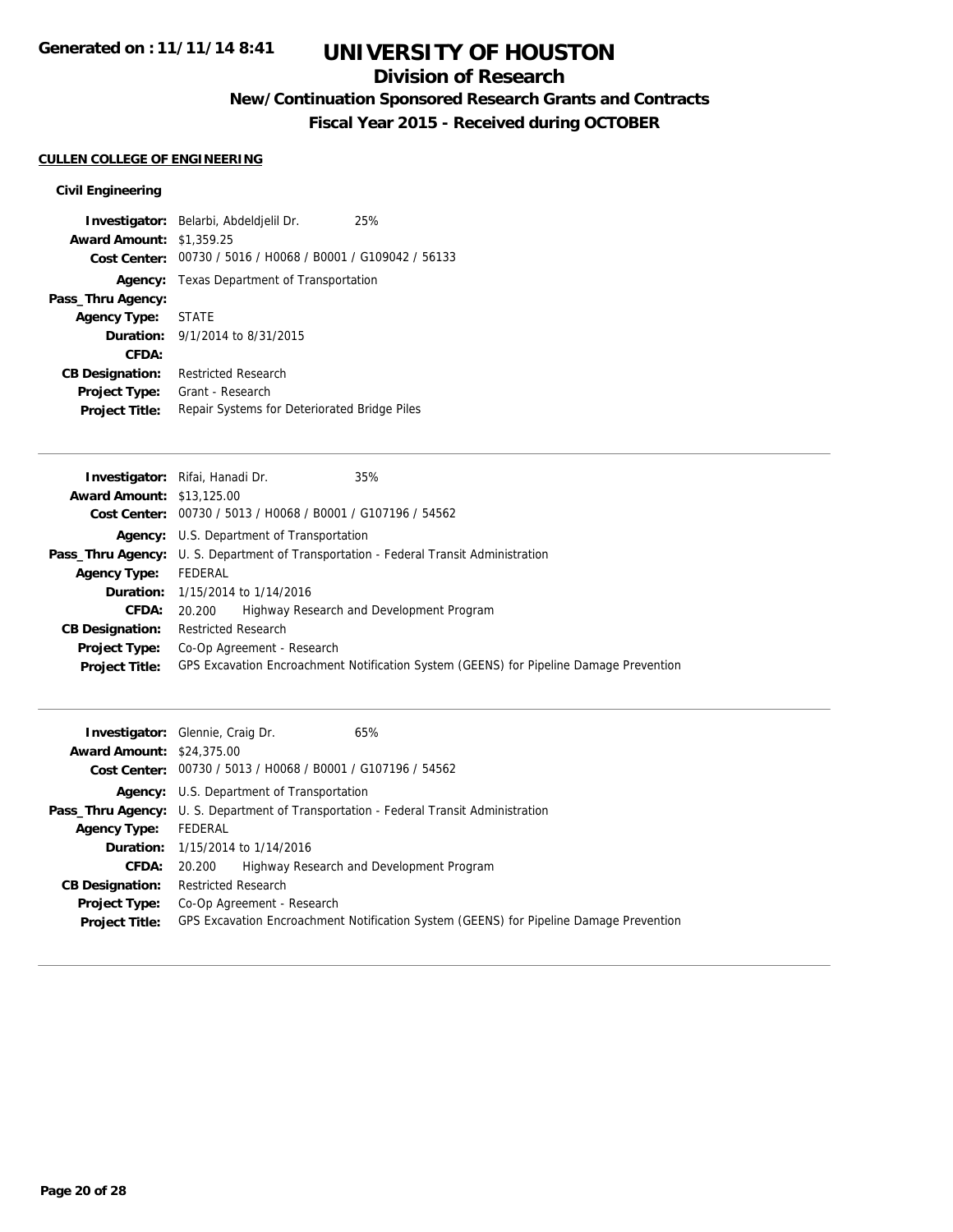## **Division of Research**

## **New/Continuation Sponsored Research Grants and Contracts**

**Fiscal Year 2015 - Received during OCTOBER**

#### **CULLEN COLLEGE OF ENGINEERING**

#### **Civil Engineering**

|                                  | <b>Investigator:</b> Gencturk, Bora Dr.                     | 50%                                                    |
|----------------------------------|-------------------------------------------------------------|--------------------------------------------------------|
| <b>Award Amount: \$24,983.50</b> |                                                             |                                                        |
|                                  | Cost Center: 00730 / 5022 / H0068 / B0001 / C108745 / 56075 |                                                        |
| Agency:                          | Metal Building Manufacturers Association, Inc.              |                                                        |
| Pass_Thru Agency:                |                                                             |                                                        |
| <b>Agency Type:</b>              | PROFIT                                                      |                                                        |
|                                  | <b>Duration:</b> 10/1/2014 to 9/30/2015                     |                                                        |
| CFDA:                            |                                                             |                                                        |
| <b>CB Designation:</b>           | <b>Restricted Research</b>                                  |                                                        |
| <b>Project Type:</b>             | Grant - Research                                            |                                                        |
| <b>Project Title:</b>            |                                                             | COLUMN BASE PLATE TESTING FOR LOW-RISE METAL BUILDINGS |

|                                  | <b>Investigator:</b> Dawood, Mina Dr.          | 50%                                                    |
|----------------------------------|------------------------------------------------|--------------------------------------------------------|
| <b>Award Amount: \$24,983.50</b> |                                                |                                                        |
| Cost Center:                     | 00730 / 5022 / H0068 / B0001 / C108745 / 56075 |                                                        |
| Agency:                          | Metal Building Manufacturers Association, Inc. |                                                        |
| Pass_Thru Agency:                |                                                |                                                        |
| <b>Agency Type:</b>              | <b>PROFIT</b>                                  |                                                        |
|                                  | <b>Duration:</b> 10/1/2014 to 9/30/2015        |                                                        |
| CFDA:                            |                                                |                                                        |
| <b>CB Designation:</b>           | <b>Restricted Research</b>                     |                                                        |
| <b>Project Type:</b>             | Grant - Research                               |                                                        |
| <b>Project Title:</b>            |                                                | COLUMN BASE PLATE TESTING FOR LOW-RISE METAL BUILDINGS |

#### **Electrical & Computer Engineering**

| <b>Award Amount: \$34,401.00</b>              | <b>Investigator:</b> Roysam, Badrinath Dr.<br>10%<br>Cost Center: 00730 / 5016 / H0067 / B0001 / G105369 / 54326  |
|-----------------------------------------------|-------------------------------------------------------------------------------------------------------------------|
|                                               | <b>Agency:</b> Cancer Prevention and Research Institute of Texas                                                  |
| <b>Pass_Thru Agency:</b> State of Texas       |                                                                                                                   |
| <b>Agency Type:</b>                           | <b>STATE</b>                                                                                                      |
|                                               | <b>Duration:</b> $6/1/2013$ to $5/31/2015$                                                                        |
| CFDA:                                         |                                                                                                                   |
| <b>CB Designation:</b>                        | <b>Restricted Research</b>                                                                                        |
| <b>Project Type:</b><br><b>Project Title:</b> | Grant - Research<br>Single-Cell Biomarkers of Clinical-Grade T Cells and NK Cells to Optimize Tumor Immunotherapy |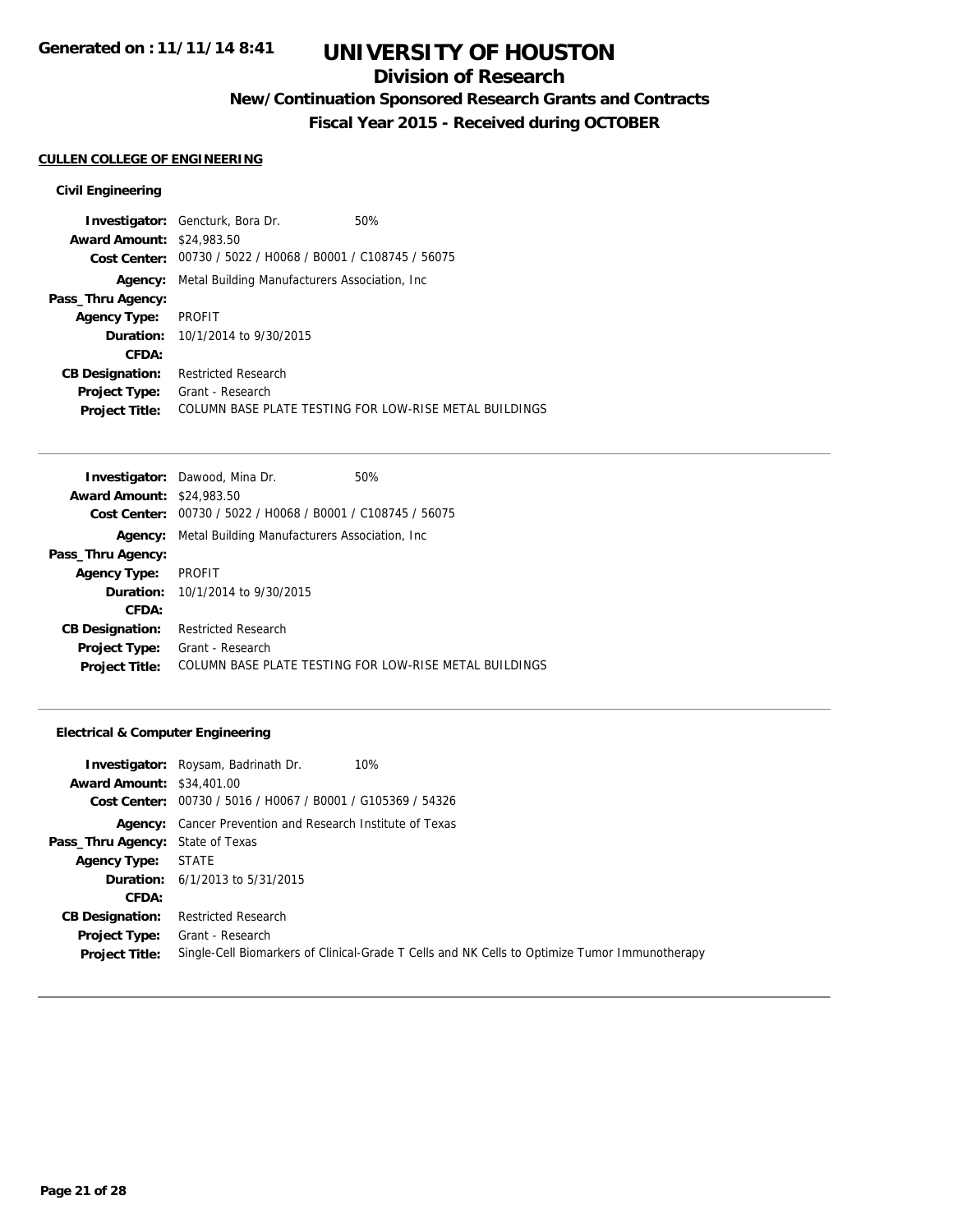### **Division of Research**

**New/Continuation Sponsored Research Grants and Contracts**

**Fiscal Year 2015 - Received during OCTOBER**

#### **CULLEN COLLEGE OF ENGINEERING**

#### **Electrical & Computer Engineering**

**Investigator:** Mayerich, David Dr. 100% **Award Amount:** \$246,867.00 **Cost Center:** 00730 / 5013 / H0070 / B0001 / G108798 / 56120 **Agency:** National Institutes of Health **Pass\_Thru Agency: Agency Type:** FEDERAL **Duration:** 9/10/2014 to 8/31/2015 **CFDA:** 93.879 Medical Library Assistance **CB Designation:** Restricted Research **Project Type:** Grant - Research **Project Title:** Large-Scale Reconstruction of Microvascular Networks

#### **Industrial Engineering**

|                                 | <b>Investigator:</b> Chen, Thomas Dr.                       | 100% |
|---------------------------------|-------------------------------------------------------------|------|
| <b>Award Amount: \$9,590.00</b> |                                                             |      |
|                                 | Cost Center: 00730 / 5016 / H0072 / B0100 / G108415 / 55366 |      |
| Agency:                         | University of Texas Health Science Center at Houston        |      |
| Pass_Thru Agency:               |                                                             |      |
| <b>Agency Type:</b>             | STATF                                                       |      |
| Duration:                       | 4/1/2014 to 11/30/2014                                      |      |
| CFDA:                           |                                                             |      |
| <b>CB Designation:</b>          | Non Restricted Research                                     |      |
| <b>Project Type:</b>            | Grant - Research                                            |      |
| <b>Project Title:</b>           | Patient Flow in Emergency Department (Anish Goyal)          |      |

|                                  | <b>Investigator:</b> Chen, Thomas Dr.                               | 100% |
|----------------------------------|---------------------------------------------------------------------|------|
| <b>Award Amount: \$17,766.00</b> |                                                                     |      |
| <b>Cost Center:</b>              | 00730 / 5016 / H0072 / B0100 / G107136 / 53693                      |      |
|                                  | <b>Agency:</b> University of Texas Health Science Center at Houston |      |
| Pass_Thru Agency:                |                                                                     |      |
| <b>Agency Type: STATE</b>        |                                                                     |      |
|                                  | <b>Duration:</b> $7/1/2013$ to $5/31/2015$                          |      |
| CFDA:                            |                                                                     |      |
| <b>CB Designation:</b>           | Non Restricted Research                                             |      |
| <b>Project Type:</b>             | Grant - Research                                                    |      |
| <b>Project Title:</b>            | Patient Flow in Emergency Department (Student: Lia Wu)              |      |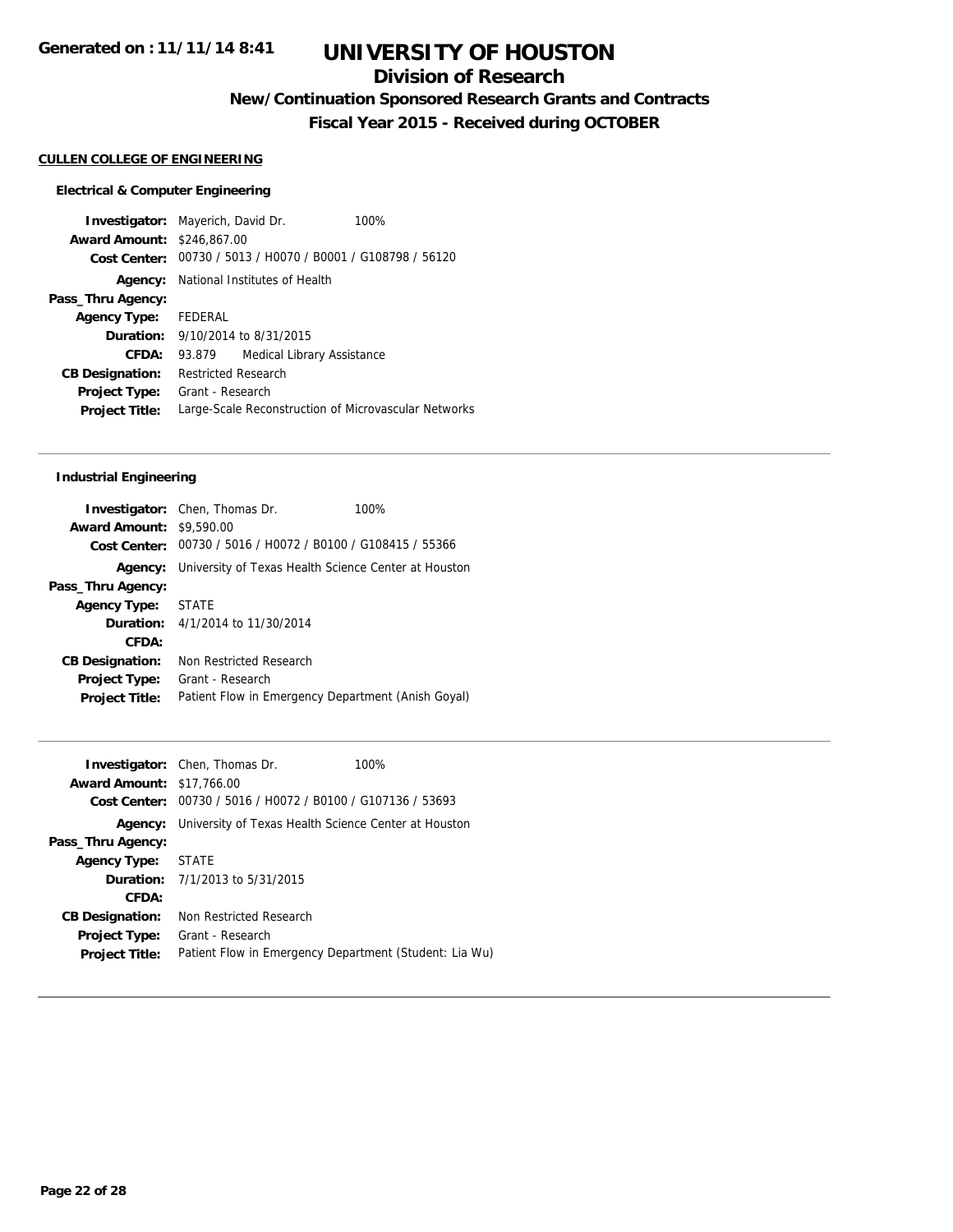### **Division of Research**

## **New/Continuation Sponsored Research Grants and Contracts**

**Fiscal Year 2015 - Received during OCTOBER**

#### **CULLEN COLLEGE OF ENGINEERING**

#### **Mechanical Engineering**

| 60%<br><b>Investigator:</b> Selvamanickam, Venkat Dr.                                    |
|------------------------------------------------------------------------------------------|
| <b>Award Amount: \$120,000.00</b>                                                        |
| Cost Center: 00730 / 5043 / H0073 / B0001 / G105603 / 53350                              |
| <b>Agency:</b> Superpower, Inc.                                                          |
| <b>Pass_Thru Agency:</b> U.S. Army Research Office                                       |
| FEDERAL                                                                                  |
| <b>Duration:</b> 6/18/2013 to 9/25/2015                                                  |
| 12.431 Basic Scientific Research                                                         |
| Restricted Research                                                                      |
| Contract - Research                                                                      |
| Low ac loss conductor development for ARL-funded program on SMES for Tactical Microgrids |
|                                                                                          |

|                                  | <b>Investigator:</b> Franchek, Matthew Dr.<br>50%                           |
|----------------------------------|-----------------------------------------------------------------------------|
| <b>Award Amount: \$59,419.25</b> |                                                                             |
| Cost Center:                     | 00730 / 5016 / H0073 / B0001 / G104796 / 52281                              |
|                                  | <b>Agency:</b> Texas A&M Engineering Experiment Station                     |
|                                  | <b>Pass_Thru Agency:</b> Qatar National Research Fund                       |
| <b>Agency Type:</b>              | FOUNDATION                                                                  |
|                                  | <b>Duration:</b> 10/15/2012 to 10/14/2014                                   |
| CFDA:                            |                                                                             |
| <b>CB Designation:</b>           | <b>Restricted Research</b>                                                  |
| <b>Project Type:</b>             | Grant - Research                                                            |
| <b>Project Title:</b>            | Automated Identification of Subsea Architectures Via Reduced Order Modeling |
|                                  |                                                                             |

|                                  | 50%<br><b>Investigator:</b> Grigoriadis, Karolos M. Dr.                     |
|----------------------------------|-----------------------------------------------------------------------------|
| <b>Award Amount: \$59,419.25</b> |                                                                             |
|                                  | Cost Center: 00730 / 5016 / H0073 / B0001 / G104796 / 52281                 |
| Agency:                          | Texas A&M Engineering Experiment Station                                    |
|                                  | <b>Pass_Thru Agency:</b> Qatar National Research Fund                       |
| <b>Agency Type:</b>              | FOUNDATION                                                                  |
|                                  | <b>Duration:</b> 10/15/2012 to 10/14/2014                                   |
| CFDA:                            |                                                                             |
| <b>CB Designation:</b>           | <b>Restricted Research</b>                                                  |
| <b>Project Type:</b>             | Grant - Research                                                            |
| <b>Project Title:</b>            | Automated Identification of Subsea Architectures Via Reduced Order Modeling |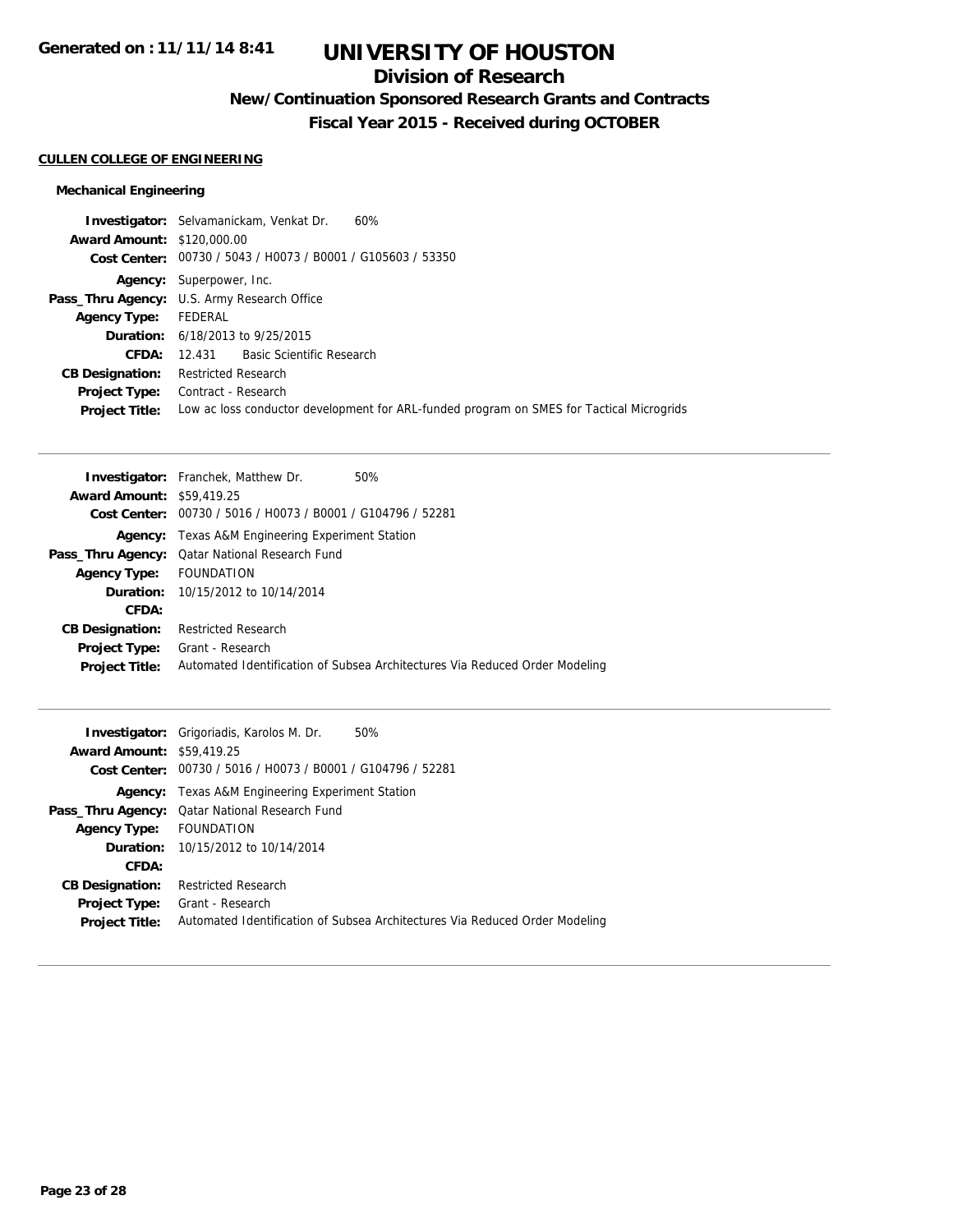### **Division of Research**

## **New/Continuation Sponsored Research Grants and Contracts**

**Fiscal Year 2015 - Received during OCTOBER**

#### **CULLEN COLLEGE OF ENGINEERING**

#### **Mechanical Engineering**

|                                  | <b>Investigator:</b> Song, Gangbing Dr.                     | 100%                                                                                          |
|----------------------------------|-------------------------------------------------------------|-----------------------------------------------------------------------------------------------|
| <b>Award Amount: \$34,992.00</b> |                                                             |                                                                                               |
|                                  | Cost Center: 00730 / 5022 / H0073 / B0001 / C108892 / 56177 |                                                                                               |
| Agency:                          | Cameron                                                     |                                                                                               |
| Pass_Thru Agency:                |                                                             |                                                                                               |
| <b>Agency Type:</b>              | PROFIT                                                      |                                                                                               |
|                                  | <b>Duration:</b> 9/8/2014 to 8/28/2015                      |                                                                                               |
| CFDA:                            |                                                             |                                                                                               |
| <b>CB Designation:</b>           | <b>Restricted Research</b>                                  |                                                                                               |
| <b>Project Type:</b>             | Grant - Research                                            |                                                                                               |
| <b>Project Title:</b>            |                                                             | Real time bolt pre-load monitoring using piezoceramic transducers and time reversal technique |

#### **DIVISION OF RESEARCH**

### **TcSUH**

|                                   | <b>Investigator:</b> Brgoch, Jakoah Dr.                     | 100%                                                                                  |
|-----------------------------------|-------------------------------------------------------------|---------------------------------------------------------------------------------------|
| <b>Award Amount: \$100,000.00</b> |                                                             |                                                                                       |
|                                   | Cost Center: 00730 / 5021 / H0452 / B0001 / C109114 / 56328 |                                                                                       |
|                                   | <b>Agency:</b> The Welch Foundation                         |                                                                                       |
| Pass_Thru Agency:                 |                                                             |                                                                                       |
| Agency Type: FOUNDATION           |                                                             |                                                                                       |
|                                   | <b>Duration:</b> 9/1/2014 to 5/31/2015                      |                                                                                       |
| CFDA:                             |                                                             |                                                                                       |
| <b>CB Designation:</b>            | <b>Restricted Research</b>                                  |                                                                                       |
| <b>Project Type:</b>              | Grant - Research                                            |                                                                                       |
| <b>Project Title:</b>             |                                                             | Welch Professorship in High Temperature Superconducting (HTSg) and Chemical Materials |

|                                 | <b>Investigator:</b> Ren, Zhifeng Dr.<br>50%                                            |
|---------------------------------|-----------------------------------------------------------------------------------------|
| <b>Award Amount: \$9,000.00</b> |                                                                                         |
|                                 | Cost Center: 00730 / 5043 / H0452 / B0001 / C109071 / 56275                             |
|                                 | <b>Agency:</b> National Institute of Standards and Technology                           |
| Pass_Thru Agency:               |                                                                                         |
| <b>Agency Type:</b>             | FEDERAL                                                                                 |
|                                 | <b>Duration:</b> 10/1/2014 to 3/31/2015                                                 |
| <b>CFDA:</b>                    | 11.618 • National Institute of Standards and Technology Construction Grant Program      |
| <b>CB Designation:</b>          | <b>Restricted Research</b>                                                              |
| <b>Project Type:</b>            | Contract - Research                                                                     |
| <b>Project Title:</b>           | Study the Reproducibility of Si80Ge20B5 to be Used as Standards for Seebeck Coefficient |
|                                 |                                                                                         |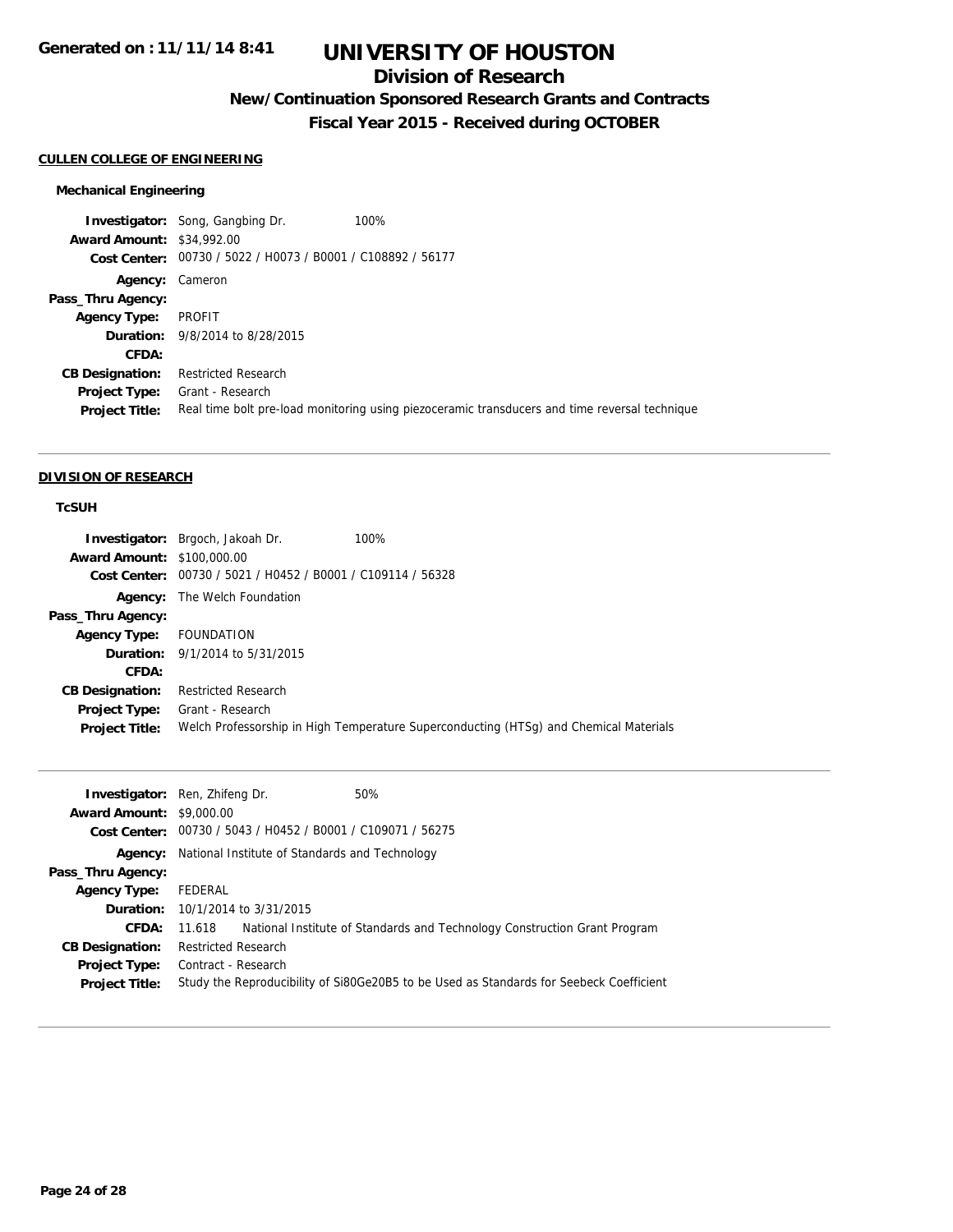### **Division of Research**

## **New/Continuation Sponsored Research Grants and Contracts**

**Fiscal Year 2015 - Received during OCTOBER**

#### **DIVISION OF RESEARCH**

### **TcSUH**

|                                  | <b>Investigator:</b> Bassler, Kevin E. Dr.                         | 40%                                                                             |  |
|----------------------------------|--------------------------------------------------------------------|---------------------------------------------------------------------------------|--|
| <b>Award Amount: \$13,300.00</b> |                                                                    |                                                                                 |  |
|                                  | Cost Center: 00730 / 5013 / H0112 / B0001 / G104757 / 51548        |                                                                                 |  |
| Agency:                          | University of Notre Dame                                           |                                                                                 |  |
|                                  | <b>Pass_Thru Agency:</b> Defense Advanced Research Projects Agency |                                                                                 |  |
| <b>Agency Type:</b>              | FEDERAL                                                            |                                                                                 |  |
|                                  | <b>Duration:</b> 8/1/2012 to 4/30/2015                             |                                                                                 |  |
| CFDA:                            | Research and Technology Development<br>12.910                      |                                                                                 |  |
| <b>CB Designation:</b>           | Restricted Research                                                |                                                                                 |  |
| <b>Project Type:</b>             | Grant - Research                                                   |                                                                                 |  |
| <b>Project Title:</b>            |                                                                    | Ensemble-Based Modeling of Large Graphs and Its Applications to Social Networks |  |

|                                                       | <b>Investigator:</b> Wang, Degeng Dr.                       |                            | 50% |
|-------------------------------------------------------|-------------------------------------------------------------|----------------------------|-----|
| <b>Award Amount: \$115,907.50</b>                     |                                                             |                            |     |
|                                                       | Cost Center: 00730 / 5015 / H0104 / B0001 / G109041 / 56139 |                            |     |
| Agency:                                               | University of Texas Health Science Center at San Antonio    |                            |     |
| <b>Pass_Thru Agency:</b> National Library of Medicine |                                                             |                            |     |
| <b>Agency Type:</b>                                   | <b>FEDERAL</b>                                              |                            |     |
|                                                       | <b>Duration:</b> $9/1/2014$ to $8/31/2015$                  |                            |     |
| CFDA:                                                 | 93.879                                                      | Medical Library Assistance |     |
| <b>CB Designation:</b>                                | <b>Restricted Research</b>                                  |                            |     |
| <b>Project Type:</b>                                  | Grant - Research                                            |                            |     |
| <b>Project Title:</b>                                 | Genomic Basis of Biochemical Network Topology               |                            |     |

|                                  | <b>Investigator:</b> Selvamanickam, Venkat Dr.<br>40%                                    |
|----------------------------------|------------------------------------------------------------------------------------------|
| <b>Award Amount: \$80,000.00</b> |                                                                                          |
|                                  | Cost Center: 00730 / 5043 / H0073 / B0001 / G105603 / 53350                              |
|                                  | <b>Agency:</b> Superpower, Inc.                                                          |
|                                  | <b>Pass_Thru Agency:</b> U.S. Army Research Office                                       |
| <b>Agency Type:</b>              | FEDERAL                                                                                  |
|                                  | <b>Duration:</b> 6/18/2013 to 9/25/2015                                                  |
| CFDA:                            | 12.431 Basic Scientific Research                                                         |
| <b>CB Designation:</b>           | <b>Restricted Research</b>                                                               |
|                                  | <b>Project Type:</b> Contract - Research                                                 |
| <b>Project Title:</b>            | Low ac loss conductor development for ARL-funded program on SMES for Tactical Microgrids |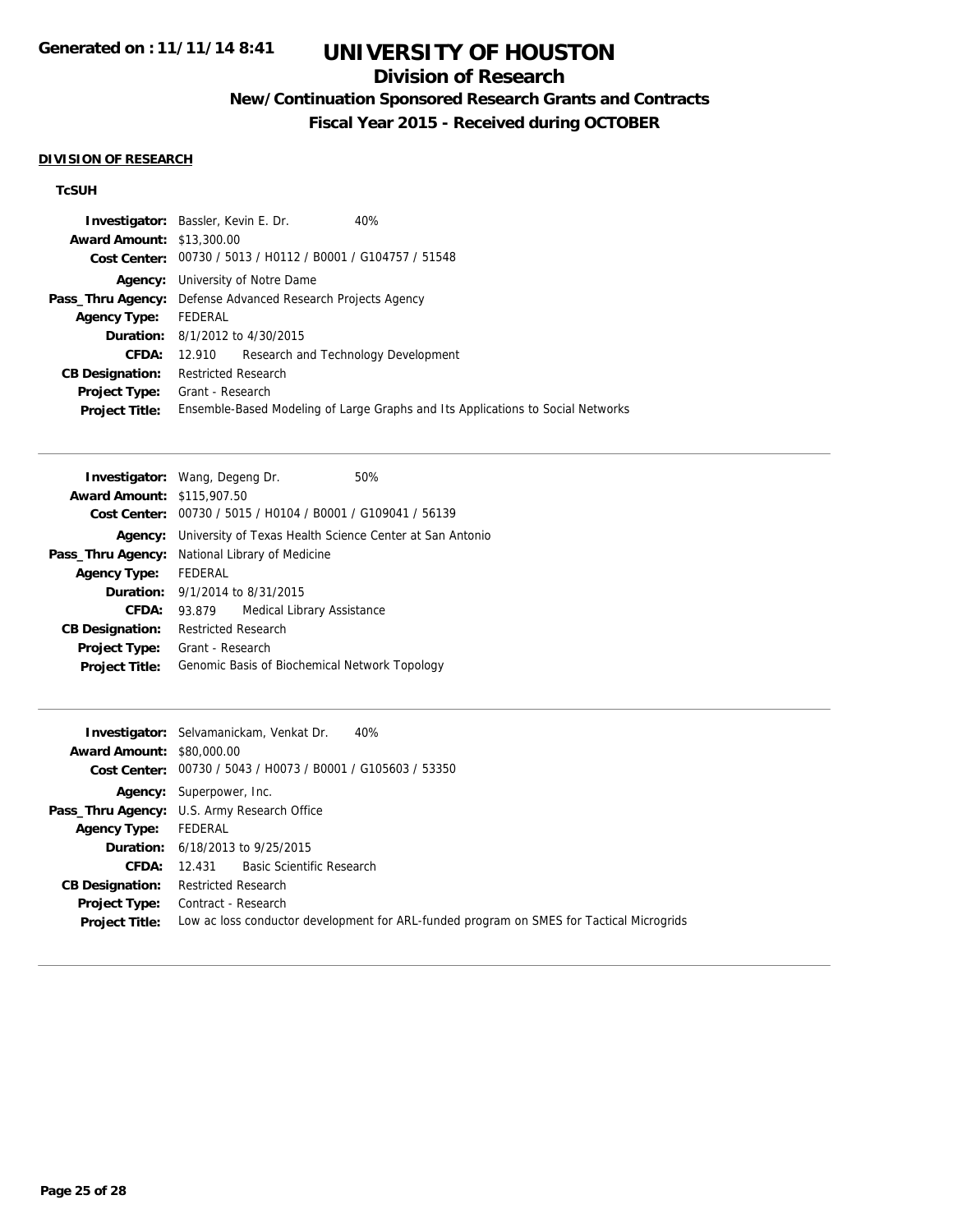### **Division of Research**

## **New/Continuation Sponsored Research Grants and Contracts**

**Fiscal Year 2015 - Received during OCTOBER**

#### **DIVISION OF RESEARCH**

## **TIMES**

|                                  | Investigator: Barr, Christopher Dr.<br>80%                                                                     |
|----------------------------------|----------------------------------------------------------------------------------------------------------------|
| <b>Award Amount: \$14,128.80</b> |                                                                                                                |
|                                  | Cost Center: 00730 / 5013 / H0288 / B0001 / G104249 / 51746                                                    |
|                                  | <b>Agency:</b> Georgia State University                                                                        |
|                                  | <b>Pass_Thru Agency:</b> Institute of Educational Sciences                                                     |
| <b>Agency Type:</b>              | FEDERAL                                                                                                        |
|                                  | <b>Duration:</b> 9/17/2012 to 8/31/2015                                                                        |
| <b>CFDA:</b>                     | National Institute on Student Achievement, Curriculum and Assessment<br>84.305                                 |
| <b>CB Designation:</b>           | <b>Restricted Research</b>                                                                                     |
| <b>Project Type:</b>             | Grant - Research                                                                                               |
| <b>Project Title:</b>            | Developing instructional approaches suited to the cognitive and motivational needs of struggling adult readers |

| <b>Investigator:</b> Fletcher, Jack Dr.<br>80%                                          |
|-----------------------------------------------------------------------------------------|
| <b>Award Amount: \$31,428.00</b>                                                        |
| Cost Center: 00730 / 5013 / H0288 / B0001 / G108659 / 55616                             |
| <b>Agency:</b> George Washington University                                             |
| <b>Pass_Thru Agency:</b> National Institute of Child Health and Human Development       |
| FEDERAL                                                                                 |
| <b>Duration:</b> 7/1/2014 to 6/30/2015                                                  |
| 93.865 Center for Research for Mothers and Children                                     |
| <b>Restricted Research</b>                                                              |
| Grant - Research                                                                        |
| A Follow-up of Children Enrolled in the Management of Myelomeningocele Study 14-UHTX-15 |
|                                                                                         |

|                                   | <b>Investigator:</b> Carlson, Coleen Dr.                    | 80%                                                                     |
|-----------------------------------|-------------------------------------------------------------|-------------------------------------------------------------------------|
| <b>Award Amount: \$203,353.60</b> |                                                             |                                                                         |
|                                   | Cost Center: 00730 / 5013 / H0288 / B0001 / G106043 / 54163 |                                                                         |
| Agency:                           | University of Missouri                                      |                                                                         |
|                                   | Pass_Thru Agency: National Institutes of Health             |                                                                         |
| <b>Agency Type:</b> FEDERAL       |                                                             |                                                                         |
|                                   | <b>Duration:</b> 9/13/2013 to 7/31/2015                     |                                                                         |
| CFDA:                             | 93.242 Mental Health Research Grants                        |                                                                         |
| <b>CB Designation:</b>            | <b>Restricted Research</b>                                  |                                                                         |
|                                   | <b>Project Type:</b> Grant - Research                       |                                                                         |
| <b>Project Title:</b>             |                                                             | The Autism Impact Measure: A New Tool for Treatment Outcome Measurement |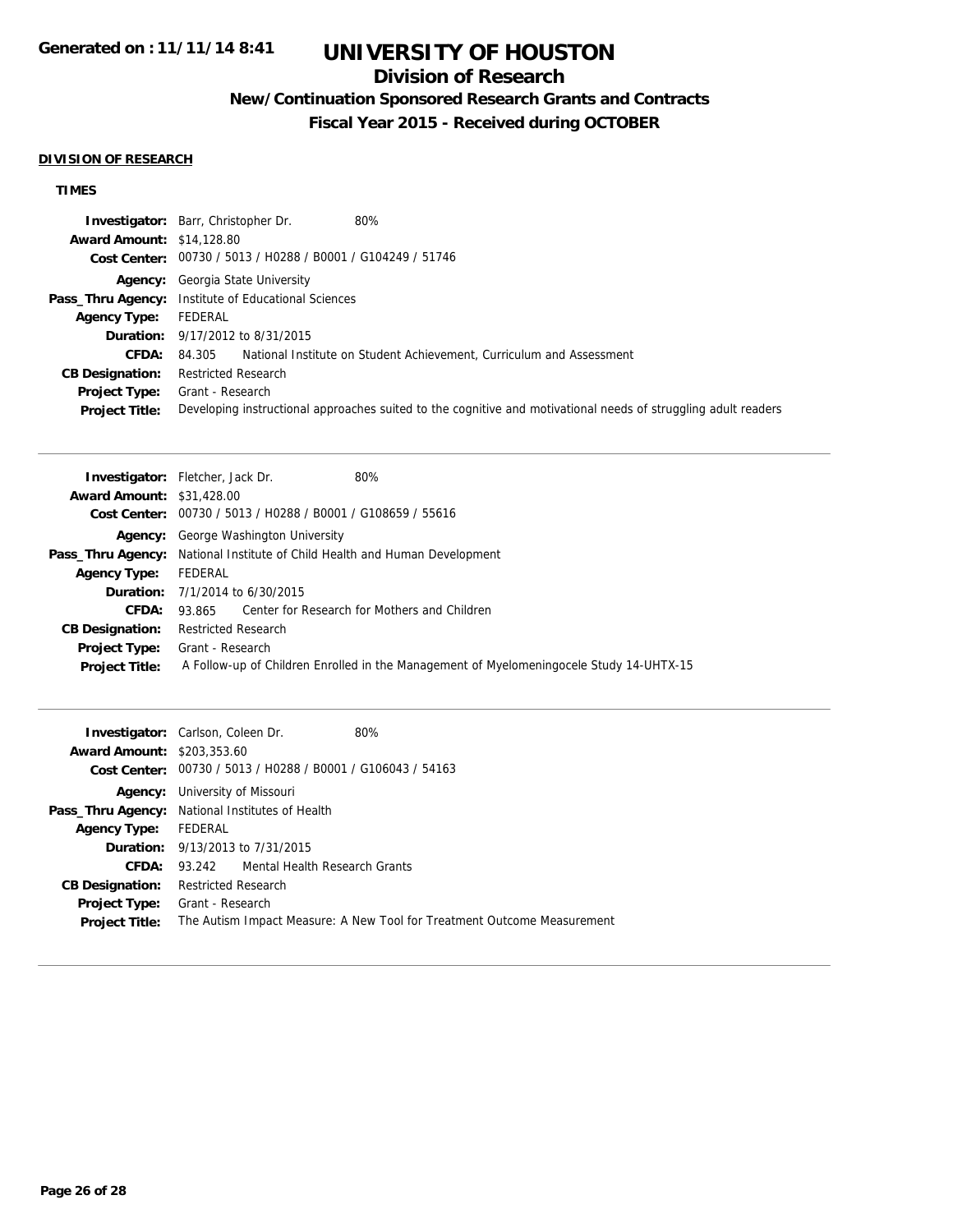### **Division of Research**

## **New/Continuation Sponsored Research Grants and Contracts**

**Fiscal Year 2015 - Received during OCTOBER**

#### **DIVISION OF RESEARCH**

#### **TIMES**

|                                 | <b>Investigator:</b> Pavlidis, Ioannis Dr.                     | 50%                                                                                      |
|---------------------------------|----------------------------------------------------------------|------------------------------------------------------------------------------------------|
| <b>Award Amount: \$9,772.00</b> |                                                                |                                                                                          |
|                                 | Cost Center: 00730 / 5016 / H0288 / B0001 / G108989 / 56097    |                                                                                          |
|                                 | <b>Agency:</b> University of Texas Medical Branch at Galveston |                                                                                          |
| Pass_Thru Agency:               |                                                                |                                                                                          |
| <b>Agency Type: STATE</b>       |                                                                |                                                                                          |
|                                 | <b>Duration:</b> 9/1/2014 to 5/31/2015                         |                                                                                          |
| CFDA:                           |                                                                |                                                                                          |
| <b>CB Designation:</b>          | Restricted Research                                            |                                                                                          |
| <b>Project Type:</b>            | Grant - Research                                               |                                                                                          |
| <b>Project Title:</b>           |                                                                | Bridging genetic and phenotypic methods in human studies (Grad Student: Levent Albayrak) |

| <b>Investigator:</b> Fletcher, Jack Dr. |                                                             |                                    | 70% |
|-----------------------------------------|-------------------------------------------------------------|------------------------------------|-----|
| <b>Award Amount: \$210,000.00</b>       |                                                             |                                    |     |
|                                         | Cost Center: 00730 / 5014 / H0288 / B0001 / G108974 / 56176 |                                    |     |
|                                         | <b>Agency:</b> Texas Education Agency                       |                                    |     |
|                                         | <b>Pass_Thru Agency:</b> U.S. Department of Education       |                                    |     |
| <b>Agency Type:</b>                     | FEDERAL                                                     |                                    |     |
|                                         | <b>Duration:</b> 9/1/2014 to 8/31/2015                      |                                    |     |
| <b>CFDA:</b>                            | 84.027                                                      | Special Education Grants to States |     |
| <b>CB Designation:</b>                  | <b>Restricted Research</b>                                  |                                    |     |
| <b>Project Type:</b>                    | Grant - Research                                            |                                    |     |
| <b>Project Title:</b>                   | Texas Center for Learning Disabilities Intervention Project |                                    |     |

#### **GRADUATE COLLEGE OF SOCIAL WORK**

#### **Center for Drug and Social Policy Research**

| <b>Award Amount: \$297,291.00</b>      | 100%<br><b>Investigator:</b> Torres-Hostos, Luis Dr.<br>Cost Center: 00730 / 5013 / H0508 / B0001 / G107132 / 54529 |
|----------------------------------------|---------------------------------------------------------------------------------------------------------------------|
|                                        | <b>Agency:</b> Substance Abuse and Mental Health Services Administration                                            |
| Pass_Thru Agency:                      |                                                                                                                     |
| <b>Agency Type:</b>                    | FEDERAL                                                                                                             |
|                                        | <b>Duration:</b> 9/30/2013 to 9/29/2016                                                                             |
|                                        | <b>CFDA:</b> 93.243 Substance Abuse and Mental Health Services - Projects of Regional and National Significance     |
| <b>CB Designation:</b>                 | <b>Restricted Research</b>                                                                                          |
| Project Type:<br><b>Project Title:</b> | Grant - Research<br>SMART Cougars: Substance Use, Mental Health, and HIV/AIDS Risk Assessment and Testing           |